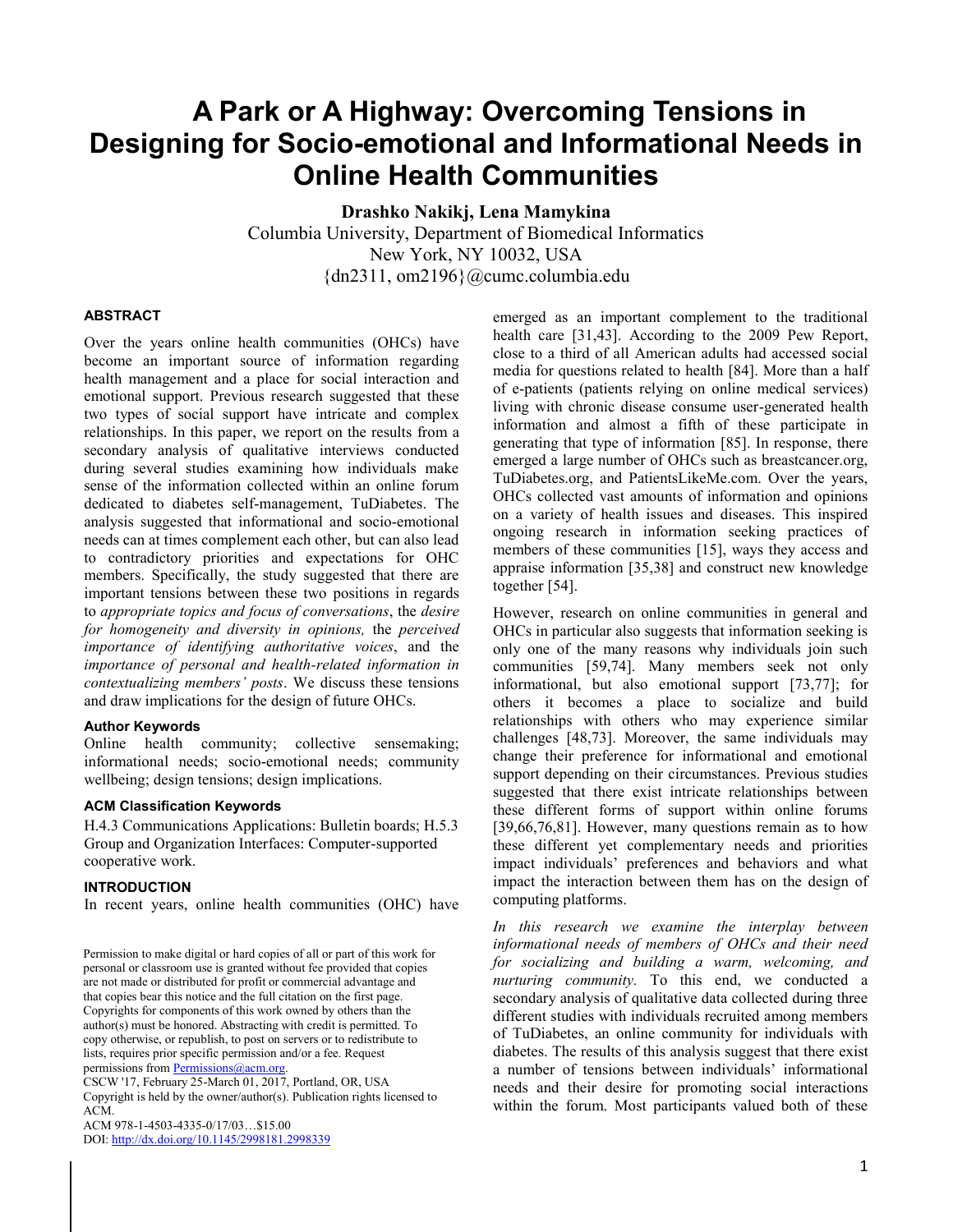forms of support, yet there were important differences in how they described their preferences and priorities. For example, some individuals preferred discussions with a narrow focus on diabetes and its self-management, and considered off-topic conversations as contributing to information overload and noise in the forum. Others saw the community as a third place [42,69] where they could socialize with other individuals with diabetes but without focusing on the disease itself. Similarly, while some participants were interested in identifying "compatible" members with similar experiences and opinions, and in forming smaller compact cliques, others wished for more breadth and diversity in their interactions with the forum. A related tension existed between the need to identify credible and trustworthy members and posts, and the desire to allow each member to have an equal voice and influence within the community, which could further contribute to its warm and welcoming character. Finally, some participants wished for more information about members whose posts they were reading, in order to better understand their life and diseaserelated context and to contextualize their contributions. In contrast, others felt more guarded about personal information and did not wish members' privacy concerns to have a negative impact on their visibility within the community.

These findings are consistent with previous research that examined informational and socio-emotional needs of individuals within online health communities. However, more often than not the previous studies focused on either of these forms of support, rather than on the explicit juxtaposition of both in their coexistence. Correspondingly, the main contribution of this work is in providing a more detailed account of how these tendencies co-exist within the same community, and the specific dimensions in tensions that arise from their interaction.

These tensions have direct implications for the design of social computing platforms for online communities in general and OHCs in particular. Recent trends in the research on OHCs increasingly favor new computational solutions for optimizing access to information [3,12], expertise and interest matching [16,17], mining members' contributions overtime to infer their credibility [56], and using automated ways to extract personal information from members' contributions [23,51]. Undoubtedly all these solutions have the potential of addressing significant challenges related to information overload common in online forums. *However, drawing on the analogy with urban planning and characterization of urban life* [41]*, we argue that they have the potential of inadvertently disrupting the delicate social dynamics in these communities, thus deflecting user experiences and negatively affecting community's wellbeing.* In the rest of this paper we discuss our findings and their implications for future research and design in OHCs.

#### **RELATED WORK**

Over the years, the growing popularity of OHCs have rendered them an important source of influence in the lives and wellbeing of millions of individuals around the world [43,72]. Previous research suggested that the value of these communities falls within three different dimensions: a) *enabling informational support* (in helping them find advice, referrals, education, and personal experience with the disease or health problem, among others), b) *enabling their members to seek and provide emotional support* (in providing understanding, encouragement, empathy, affection, affirming, validation, sympathy, caring, and concern), and c) *enabling companionship* (for example in engaging in chat, humor, teasing, as well as offline activities and daily life, not necessarily related to one's health problems) [74]. Below we briefly review scholarship along these three different dimensions.

#### **Informational needs and seeking within online health forums**

Previous research recognized information seeking and making sense of information among common goals and activities of OHCs' members. Previous studies described OHCs members' information seeking practices [15], and ways they access and appraise information [35,38], and construct new knowledge together [54]. Other studies that focused on how OHC members find information suggested that individuals prefer answers by others matched on profile similarity [82]; highlighted the importance of context when posing queries; and suggested that search results should be personalized based on a user's medical history [15]. Related to this, Huh and Ackerman explored how diabetes patients in OHCs help one another find individualized strategies for managing diabetes, touching on the importance of members' profiles and disease trajectories [38]. To reflect these findings, Nambisan suggested the need to focus on developing tools that make information seeking more effective and efficient [59].

In alignment with these studies, previous research investigated a variety of approaches to optimizing access to information. Much of this research, however, focused on online forums in general, rather than OHCs. From the information retrieval perspective, previous research focused on optimizing search engines in online forums. These efforts take advantage of the hierarchical structure of discussions, rather than relying on the more classical approach based on flat document collections [26,67]. From visual analytics perspective, representative examples include ForumReader – a visualization that includes thumbnail presentations of posts in a discussion [20] and ConVis – a dynamic topic-post-sentiment-author chain connection presentation of the discussion of interest [37]. Within this domain and in OHC setting, previous research focused on exploring relationships between topics and emotions [11], as well as health behavior and symptoms polarity [10]. While previous tools were generally intended for community members, another direction explored by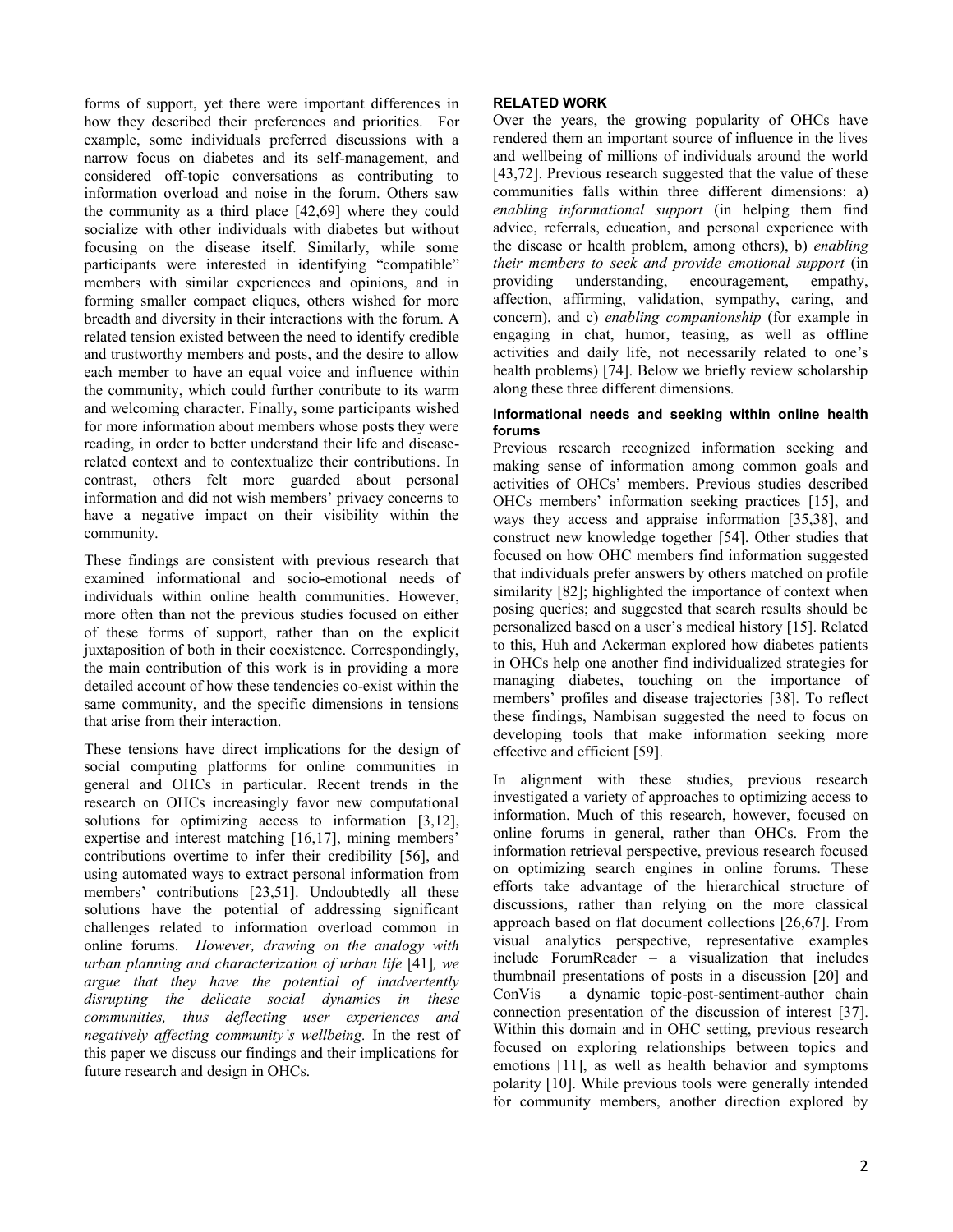recent research focused specifically on supporting community moderators. For example, VisOHC [49] is a tool for OHC moderators that integrally visualizes the forum, aggregating diverse dimensions of conversational threads.

# **Socio-emotional needs and support within online health forums**

In addition to these explorations in information seeking, there is a growing body of work examining socio-emotional needs and support within online communities. Emotional support in online communities is often defined as a response of the community to a member's desire to change their mental state, usually to more optimistic, motivated and determined [59]. This support can take many forms but usually requires that a member who seeks it is integrated with the community and can capitalize on the existing social structures [18]. In our own work we rely on these definitions and conceptualize socio-emotional needs as a member's desire to change their mental state through social interaction with other members and as a result of their social integration with the group.

#### *Social dynamics and interpersonal relationships*

One of the common themes in the research examining socio-emotional needs focuses on the dynamics of online group interactions and the relationship between the participation in an online community and an individual's off-line life [52]. Other studies examined associations between community evolution and behavioral patterns and trends of its members [2,22]. Further extending this line of work, studies investigated different roles of community members [8,40], the communication dynamics between them [39] and how that dynamic changes and members adopt to the emergent new patterns of interaction [66]. Researchers also argued that it is possible to detect social structures from OHCs forum interactions to predict and influence them [14].

Another prevalent topic of investigations is related to issues of trust and credibility. Previous research identified correlations between profile similarity, similar interests and trust [29]. Several studies addressed the issues of trust in Wikipedia articles and challenges in establishing trustworthiness of these articles [46,70]. To automatically asses trust, Golbeck proposed two algorithms for calculating it in social networks, but also extensively discussed the definition, properties and values of trust, as well as ways to infer trust in binary and continuous networks [28].

# *Community wellbeing*

One of the overarching concerns and challenges of each online community is ensuring its continuous well-being and longevity. This includes retaining its membership, attracting and recruiting new members, and encouraging frequent, high quality contributions. Many previous investigations focused on understanding the development of interpersonal bonds and group belonging in online communities and

learning how those can build members' attachment to the community [48,64]. Kraut and Resnick laid out a categorization of design challenges to achieving these effects [47]. These authors identified 5 broad design challenges: starting a community, attracting and socializing new members, encouraging commitment, encouraging contribution, and regulating behavior. Further, they suggested a variety of features of online communities that can be deliberately and strategically chosen to promote its vibrancy and longevity. Some of those features include automatic solutions for matching assistance in building initiating posts with appealing language [48], securing fast and high quality first responses [76], and community wide messages and cues that raise the sense and awareness of belonging [64].

# **The relationship between informational and socioemotional needs and support in online health communities**

While most of the research discussed above focused on either the informational needs of community members or their needs for socializing and ways to maintain the wellbeing of the community, there is also emerging work examining interactions between them. For example, Kraut et al. claim that online communities are not solely information oriented, but also highly social systems and should be observed and analyzed as such [48]. Previous research also pointed that informational and socioemotional needs have intricate and complex relationships. For example, Vlahovic et al found that users expressed higher levels of satisfaction with their experience when their information needs were matched with information, but less satisfaction when they sought informational support and received emotional support [73]. Wang et al. [77] found that members exposed to more emotional support were less likely to leave the community; however, informational support did not have the same strong effects on their commitment. In their newer studies, these investigators found that exposing members to more information often led to these members' leaving the group sooner than if they were exposed to emotional support [76]. Similarly, Ridings and Wasko found that a community with strong socioemotional relationships may be less welcoming to newcomers, particularly those with the focus on informational needs. However, an attempt to address these needs through introduction of a medical expert had a negative impact on the social dynamics with the community [66]. Other researchers suggested that there may be relationships between members' engagement and experience within the community and their orientation towards information and socio-emotional support. Specifically, they found that members that form the core of the community are more likely to engage in socioemotional interactions among themselves than with more peripheral members to whom they provided mostly informational support [39].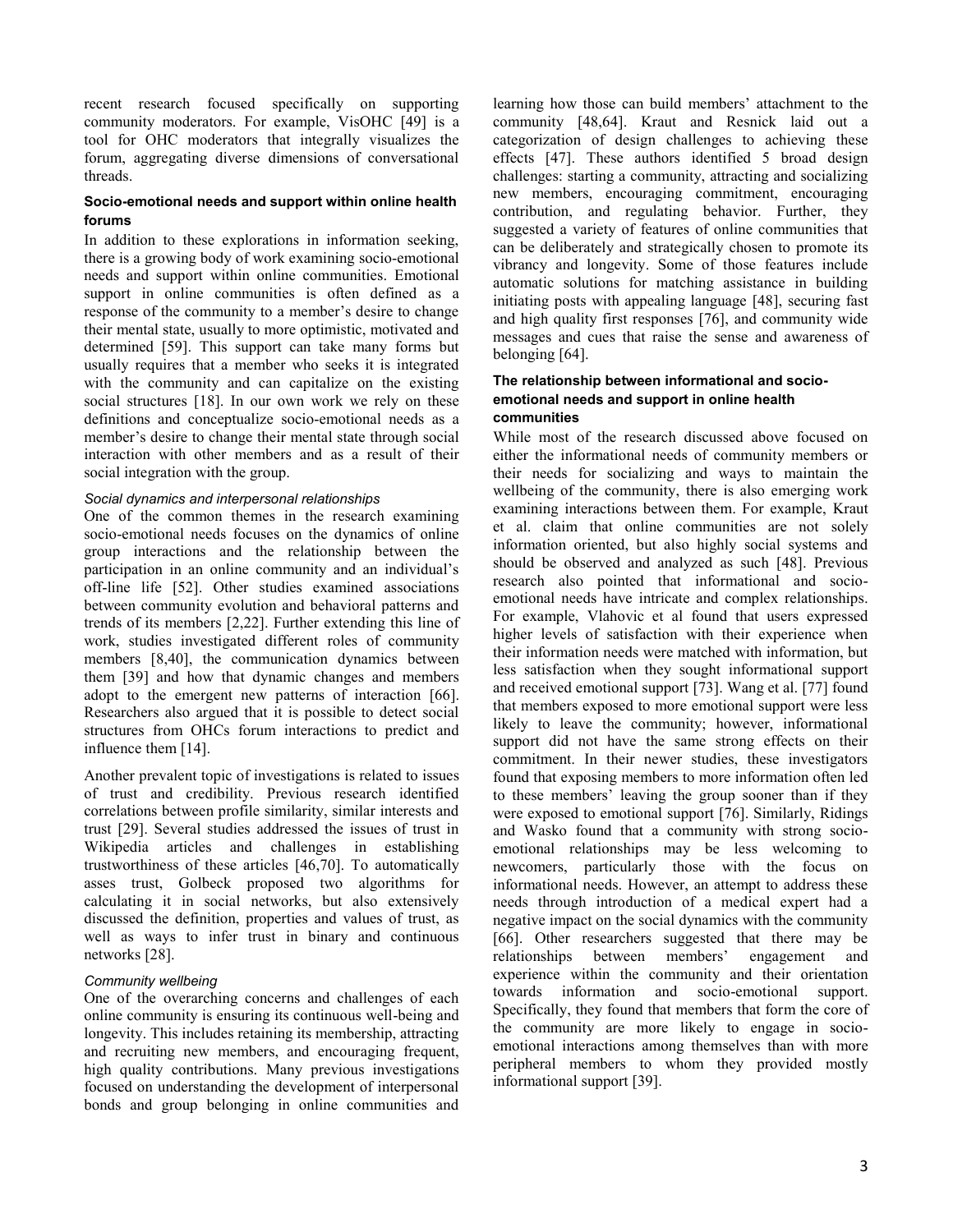In summary, previous research etablished a rich account of different forms of support provided within online communities and suggested that there may exist complex interrelationships between them. In this work, we further build on these previous investigations and specifically focus on the following research questions:

- 1. What relationships exist between individuals' social and emotional needs and their need for information?
- 2. How those relationships shape members' perception of the OHC and their attitudes towards it?
- 3. What are design implications for future platforms for OHC that are sensitive to the different needs and priorities of its members?

# **METHODS**

In order to address our research questions, we conducted secondary qualitative analysis of the data collected during three previous studies with members of an online health community for individuals with diabetes, TuDiabetes. TuDiabetes is an active forum that includes over 30,000 of English-speaking members and another 20,000 of Spanishspeaking members within its sister site, EstuDiabetes. At the time of these studies the forum utilized a commercial social network platform Ning, which included such features as discussion forums, blogs, and live chat, among others. Members of TuDiabetes could form groups based on shared interests, create public profiles, and subscribe to posts by others whose opinions they find interesting.

The studies included in this analysis were conducted in 2014 and 2015 and had different focal points; however, all three studies included open-ended interviews in which participants were invited to reflect on their perceptions regarding the forum and their experience participating in the discussions within the forum. The first study (Spring/Summer 2014) with 9 participants was an exploratory study of members' general experiences with the forum, but it also included a qualitative analysis of 30 of the most popular discussions in the forum [54]. In these interviews the participants were asked to talk about their habits and practices participating in the forum and approaches to reading and comprehending discussions. The second study (Spring 2015) with 10 participants focused on evaluating a novel discussion visualization tool [58]. This study included assessment of the tool's impact on participants' performance in answering discussion related questions and open-ended interviews to obtain in-depth feedback for the tool. During these interviews, the participants were asked to openly talk about their experience with the tool and give unrestricted suggestions for improvement. Additional information regarding these studies and their findings is available elsewhere [54,58]. The third study (Summer 2015) was a small informal brainstorming session with 6 experienced members of the community (who eventually became its moderators) regarding new ways to facilitate information seeking and sharing within the community. This brainstorming was

conducted over email in which participants and researchers exchanged messages and replied to each other's ideas. The data for Study 2 was collected by the first author; both authors collected the data for Studies 1 and 3.

As a result, the total of twenty five (N=25) participants were included in the three studies. Pulled together, the participants of these studies were mostly regular users, with only a few occasional ones. Most of them were also experienced members in the community, with membership of several years, some even from the early beginnings of the community. There were few relatively new members with membership of less than a year who were actively using the forum. The majority of the participants were diagnosed with Type 1 diabetes, but there were several with Type 2. All of the participants were familiar with the disease having lived with it from 5 years to more than thirty: only few had it for less than 5 years and more than half had it for more than 20 years. While neither of these studies specifically focused on interpersonal relationships, these issues emerged as a strong recurring theme, which served as a motivation for conducting this secondary analysis.

The data for the secondary analysis included: the full set of interviews from Study 1; the interviews for collecting feedback on the discussion visualization tool from Study 2; and the text of e-mail messages exchanged during Study 3. During the data analysis, all the transcripts (and written messages) were analyzed using inductive thematic analysis, but with a particular focus on relationships between informational needs and socio-emotional needs, how these needs manifested themselves, whether and how they were met, and whether and how they influenced members' perceptions of the forum. The investigators first read through the transcripts, independently for all three studies, to form general impressions. These were discussed in a meeting to refine the research questions. This was followed by inductive coding, in which researchers identified meaningful units of discourse in the transcripts and assigned them labels. This was done independently by the two authors. In the following axial coding, the researchers grouped similar categories and identified several recurring themes in the data. This was done collaboratively and through a discussion for building consensus, relying on the previous independent open coding. We describe these themes below in the Results section.

#### **RESULTS**

In this study, we found several tensions in the participants' attitudes towards the community, and in their expectations as to what they can accomplish within the forum. We argue that to a large degree these tensions arise due to *the need to balance informational and socio-emotional needs of community members*. While both of these needs were universal to all study participants, the participants differed in whether they placed a higher importance on one or the other. We also found that these different needs can translate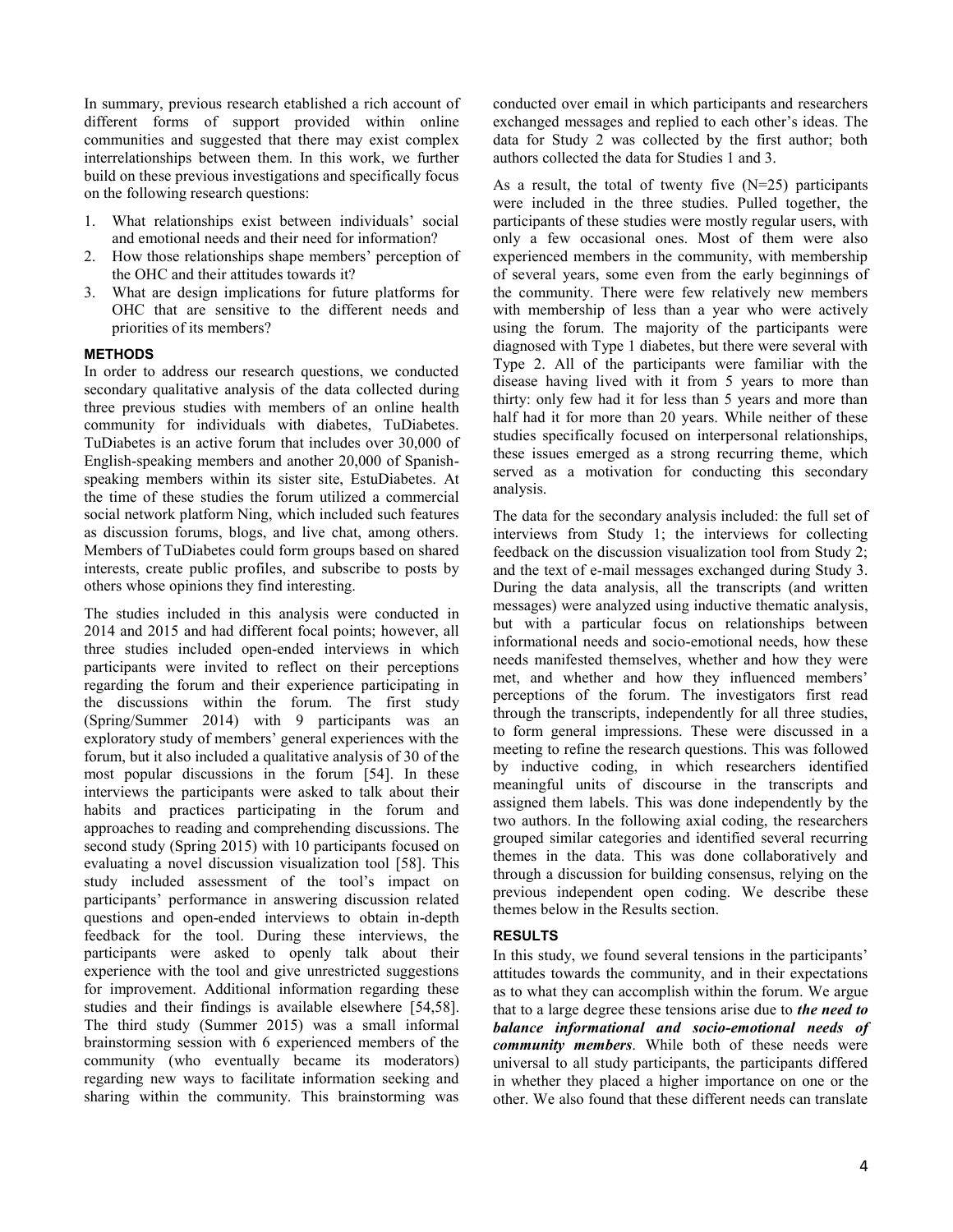into different and sometimes contradictory expectations from the forum. In this section, we present our findings along four different continuums that are related to 1) *the perceptions regarding the appropriate topic of discussion*; 2) *the need for diversity*; 3) *distinguishing authority*; and 4) *the role of identity of contributors*. To distinguish between participants and studies, we identify each quote by its study number (S1-S3) and the participant ID within the study (P1- P10). To illustrate our findings we include representative quotes from 8 different participants from the three studies: S1 with 4 participants and 11 quotes, S2 with 2 and 2, and S3 with 2 and 4. The relatively balanced distribution of quotes between the studies and the participants suggests that the findings were consistent across the studies. Below we present our findings along four continuums that illustrate these tensions.

#### **Focused Discussions Versus Free Socializing**

The first tension identified in this study was related to significant differences in participants' expectations for how focused the discussions within the community should be and whether these discussions should be focused exclusively on diabetes. Some participants valued the opportunity to discuss a variety of diabetes-related topics in great depth; something they were rarely able to do outside of the forum. This was particularly the case for individuals with Type 1 diabetes, who present the largest sub-group of TuDiabetes members. Despite the high overall prevalence of this disease, Type 1 diabetes is considerably less common than Type 2. As a result, the vast majority of individuals with Type 1 did not have any friends or relations with the disease in their immediate surroundings, which often led to a rather lonely existence and the feeling of isolation. In a way, these individuals often felt "alone in a crowd" – having a common disease, but not having anybody else with this disease to share their ideas and experiences. These individuals took every opportunity to engage in discussions on a variety of topics related to diabetes, comparing and contrasting different opinions.

**S2.P10** (regular [3 years], type 1 [3 years]): *"You know, it's just a way of reading that other people are similar in their answers, have different experiences but it gives me a broader feeling of community because I am the only, well I should say, up until Christmas, I was the only type 1 I knew in my area."* 

In contrast, many others, particularly with Type 2, grew up witnessing diabetes affecting their family members, due to its strong hereditary component. For these individuals, having a community of others with diabetes was not a novelty. Instead, they appreciated the opportunity to look beyond the disease and to have a community of friends to socialize with and to discuss topics related to art, entertainment, politics, and many others.

**S1.P3** (regular [8 years], type 1 [40 years]): "*As I said that was just not my experience but I think the majority of people out there feel that they are very isolated. I will tell*  *that was not my experience [ ] I never viewed diabetics as having a life outside of diabetes. When I met diabetics that's what we talked about was diabetes and I was over it. I mean I was just finished with it but TuDiabetes allowed me to start a subgroup about movies, something I am passionate about, so it's pretty cool*".

Possibly as a result of these different social experiences, we found a tension between the need for accessibility, clarity, relevance and cohesiveness of information and the desire to socialize through chatting, humor and talking about nondisease topics. Some participants were hungry for any information on diabetes self-management, as well as for sharing experiences regarding what it feels like to have the disease. Others valued an opportunity to socialize with others on topics unrelated to diabetes. Interestingly, however, both of these groups of participants often complained of information overload within the forum and of the difficulties related to finding what they came to seek.

# **Seeking Diversity Versus Looking for Homogeneity**

We also found that participants had important differences in regards to how they approached similarity and divergence in opinions of others. Some study participants were more interested in exploring opinions and experiences of members that had different life situations and different ways of looking at things.

**S1.P1** (community manager [3 years], type 1 [lifetime]): *"So the perspectives are good because they give me a point of reference for figuring out, for making my own decision, really choosing among their decisions"*

In some situations, new perspectives caused members to think about their own questions and challenges in a different way and have their attention drawn to issues they haven't considered important or interesting previously. In that regard, they often valued contributions from new members.

**S1.P3** (regular [8 years], type 1 [40 years]): *"At the time when I started, I was not using the pump and I didn't really seek out pump information from TuDiabetes but the number of pump users on the site helped me gain courage, I guess, to explore the pump… So stuff like getting a pump was influenced by TuDiabetes but I didn't really go there for information about pumps in particular."*

Yet other participants actively sought out members whose opinions they shared and whose personal experiences they could relate to.

**S1.P3** (regular [8 years], type 1 [40 years]):*"… if somebody tells me that red cars are better than blue and I like red cars a lot, then it's human tendency that I am probably going to favor their point of view more than the person who says blue cars are better, that's just a human tendency…"*

These individuals valued personal bonds over exposure to new information and diverse opinions. They tended to create small and informal sub-communities, or even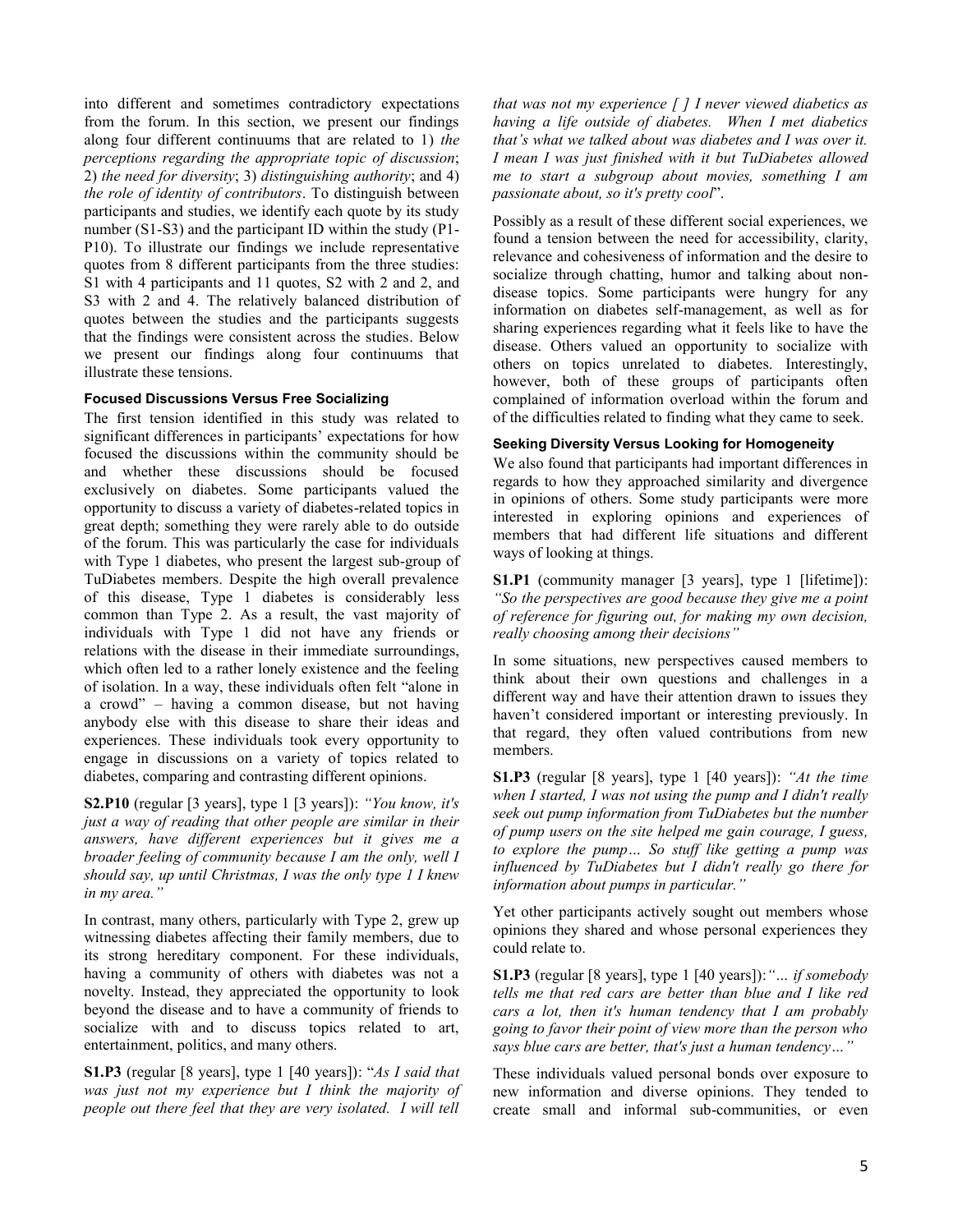cliques, members of which felt stronger engagement with each other, than with a greater TuDiabetes community.

S3.P2 (moderator): *"If there is a way to support that so that you can see posts from people with whom you have established a social connection (like looking at their posts, profiles or messages) that might be a way of encouraging the formation of small supportive social networks in the face of a vast sea of 100,000 members."*

As a result, we suggest that there exists a tension between the need for diversity in opinions that could increase objectivity and lack of bias in the information, and members tendency towards homophily that helps to establish relevance of the information, and also serves to reinforce social connections between members. According to the study participants, the optimal experience lies in the careful balance between having a small group of likeminded virtual friends, and a way to sample perspectives in a larger community; yet establishing this balance is nontrivial.

# **Favoring Authority Versus "Every Voice Counts"**

Yet another tension was found in participants' perceptions of authority and importance of identifying authoritative voices. Many participants felt overwhelmed with the amount of information and differences in opinions among the members, and expressed concerns about lack of indications as to whose opinion can be trusted.

**S3.P2** (moderator [6 years], type 2 [10 years]): *"I want answers from members who are considered competent and objective. I want answers from members that other members trust."* 

This was a particular concern for newcomers, who may often feel overwhelmed and need guidance. While most of the participants in our studies were experienced members of the community, they all remembered how it felt like to be a newbie and not know who to trust.

**S2.P1** (regular [8 months], type 1 [10 years]): *"…but if you are new and maybe also have no idea about diabetes, you are open to every advice and then you might follow advice that this is really nice or not really doing very good and if you can see Oh! this person doesn't really give often good advice, then I can't follow."*

Yet for others, the main reason for their sustained commitment to the community was its welcoming and friendly nature. For these individuals, creating a nurturing environment where each member felt welcomed, heard, and understood was among their top-most priorities.

**S1.P4** (regular [5 years], type 1 [7years]): *"So, somebody*  who needs some kind of help that I feel that I have to offer; *somebody who is emotionally struggling or in need of support or just an interesting discussion about a topic that's related to diabetes or even not that related."*

For these participants, any initiative within the community that promoted the sense of inequality between members was at odds with its spirit of comradery and companionship.

**S1.P4** (regular [5 years], type 1 [7years]): *"I don't like, I might be getting off the topic so I will be just brief, I don't like the popularity contests like when they give awards every year, even though I have been the recipient of some I don't like the fact that they do that, I think everybody contributes something, I openly say 'thank you for selecting me but I think everybody has something great to contribute"*

Similarly, these individuals resisted the idea of using visual features (for example different font size) to indicate common contributors or otherwise distinguish between members based on their contributions:

**S3.P2** (moderator [6 years], type 2 [10 years]): *"I like the leveling aspect of everyone having the same font. If we start sizeism, it seems likely that people will end up with virtual antlers and use it to take over the herd."*

Particularly in the context of a diabetes self-management community that values supportive and welcoming atmosphere, these kinds of differentiators were perceived as potential contributors to increased emotional distress, and decreased confidence.

**S3.P4** (moderator [5 years], type 1 [31 years]): *"I think the problem would be non-antlered being intimidated by big names, like on the "tu [TuDiabetes] isn't as friendly as it used to be..." thread. I don't agree with that but diabetes grinds people down and some people are less confident than others. I think the community provides its own regulation through conviviality and kibbitzing."*

As a result, we suggest there exist a tension between members' need for assessing authority, credibility and trustworthiness of the information and their socio-emotional tendency for belonging to a group and need for affirmation, empathy and sympathy. The participants often felt overwhelmed by the amount of information in the forum and wanted to distinguish opinions of members deemed trusted and reliable. At the same time, equal footing between members and welcoming and embracing culture that values members regardless of their contributions was of great importance to many participants and something that in their eyes distinguished TuDiabetes from other online diabetes communities.

# **Attention to Contributions Versus Attention to the Authors**

Finally, we found that participants had different degrees of interest in learning more about other members and their identity outside of the community, in contrast to focusing only on their contributions to TuDiabetes.

For some participants, the most important characteristics of a member that rendered them credible and reliable were this member's contributions to the forum. For these individuals,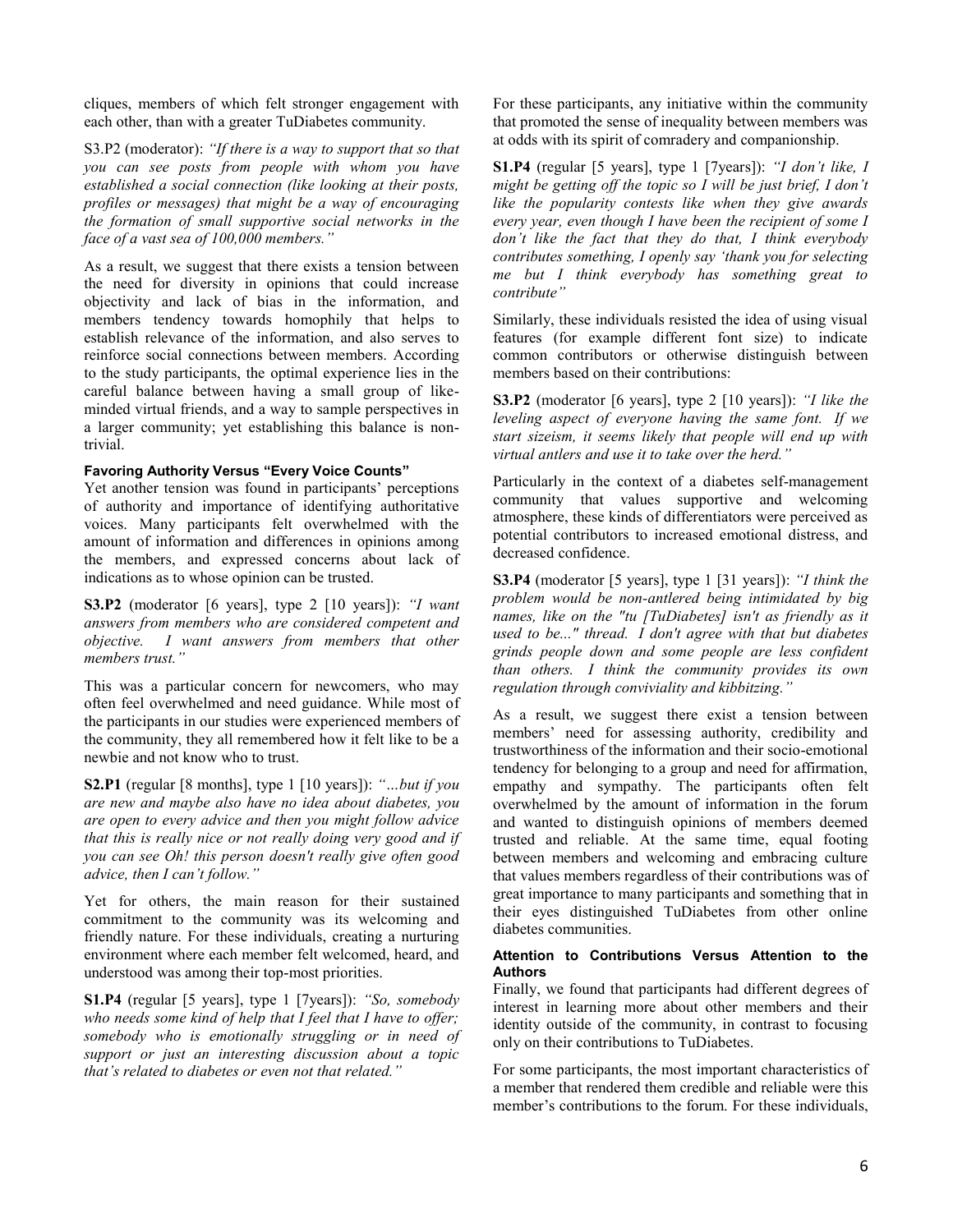such characteristics as frequency of a member's posts, the diversity of topics they discussed, and clarity and insightfulness of their contributions were defining factors in establishing an individual's credibility.

**S1.P1** (community manager [3 years], type 1 [lifetime]): *"…after all you have to see well, this person replies a lot and also see how other people respond to this opinion"*

For these individuals, the actual identity of the authors of posts was less important than their contributions. Consequently, these participants often wished for features that could make levels of members' activity within the forum more explicit, but did not expect to learn much about the authors' lives and identity outside of the forum.

Moreover, many participants also acknowledged that different members have different perceptions of privacy and of how much personal data they were willing to share on the forum:

**S1.P4** (regular [5 years], type 1 [7years]):*"There is one guy on there that we think very similarly and he said, it's so scary how much we think alike, but he is a very private person and I have been aware of the fact that I have no idea and I know how old he is, he has mentioned that, but I have no idea if he is married, if he is retired, what he did for a living, he is just a private person.. I know about his diabetes, and that's a personal choice."*

These considerations further reinforced these members' desire to focus exclusively on members' contributions to the forum. They felt that requirements to share personal experience could present barriers for more privacyconscious individuals and prevent them from becoming more active participants in the forum.

Other participants, however, paid particular attention to the personal characteristics of individuals who authored the posts they were reading, and not just the posts themselves.

**S1.P3** (regular [8 years], type 1 [40 years]): *"Yeah, if I know the person I will have*  $a - I$  *will have great weight on what they might be saying… And the more I know a person, then the more credibility I add to that."*

For example, seeing sense of humor, positive attitude towards life in general and disease in particular, played a role in determining whose opinions to rely on.

**S1.P5** (regular [9 months], type 1 [20 years]): *"I think the humor and the clarity, and the…everybody obviously deals with a chronic situation differently and I find some people to be much more stalwart and have humor about it, and kind of take things as they come which is more of my style, and I think some people, it is much more of a burden and their writing tends to be a little darker or a little more problematic."*

These individuals tried to learn more about the authors of posts they found interesting by looking at these authors'

profiles. This was particularly the case for posts whose authors were new members of the community.

**S1.P4** (regular [5 years], type 1 [7years]): *"…when I am responding to someone I do like to know a little bit about them because sometimes people will just say, I am new, I don't know how to handle my diabetes and it's the best way they can post their question but it's not enough information. So I will go to their page and I will look and see, are you type 1 or are you type 2? how long ago were you diagnosed? What is your A1c?"*

As a result, we propose that there is a tension between the need for accuracy, reliability and utility in the information and the socio-emotional need for privacy. While some members wished to focus on individuals' contributions to the forum, regardless of who the authors of the posts really are, others were interested in the identity of the contributors. Moreover, there were varying degrees of sensitivity to disclosure of personal information with some individuals being more private about their lives outside of TuDiabetes than others.

# **DISCUSSION**

In this study we examined perceptions and attitudes of members of an online community dedicated to diabetes self-management, TuDiabetes, with a particular focus on the interplay between informational and socio-emotional needs of its members. Overall, the study suggested that there exist different perceptions regarding the purpose of the community and important differences in what its members considered a positive and desirable experience. Some placed upmost importance on the social ties and emotional support among its members, and valued the community mostly for its warm and welcoming character. Others were primarily concerned with their ability to effectively and efficiently search for information and considered everything else a distraction from their primary purpose.

These findings are consistent with previous studies that pointed out a similar dichotomy in members' perceptions. For example, Brzozowski et al., explored public Google+ communities and found that these communities were perceived as "plazas" to meet new people by some, and as "topic boards" to discuss common interests by others [7]. Similarly, studies of Twitter posts found two major modes of behavior: an information-driven one, and one based on reciprocated social ties, where the prevalence of the two depends on the age of the user's account [57].

In our work we further build upon these previous findings, and not only suggest that there exist tensions between informational and emotional needs of community members, but also identify several different dimensions for how these tensions manifest themselves in individuals' expectations from the forum. Below we discuss these dimensions in further detail, and draw implications for the design of future platforms for online health communities. While few of the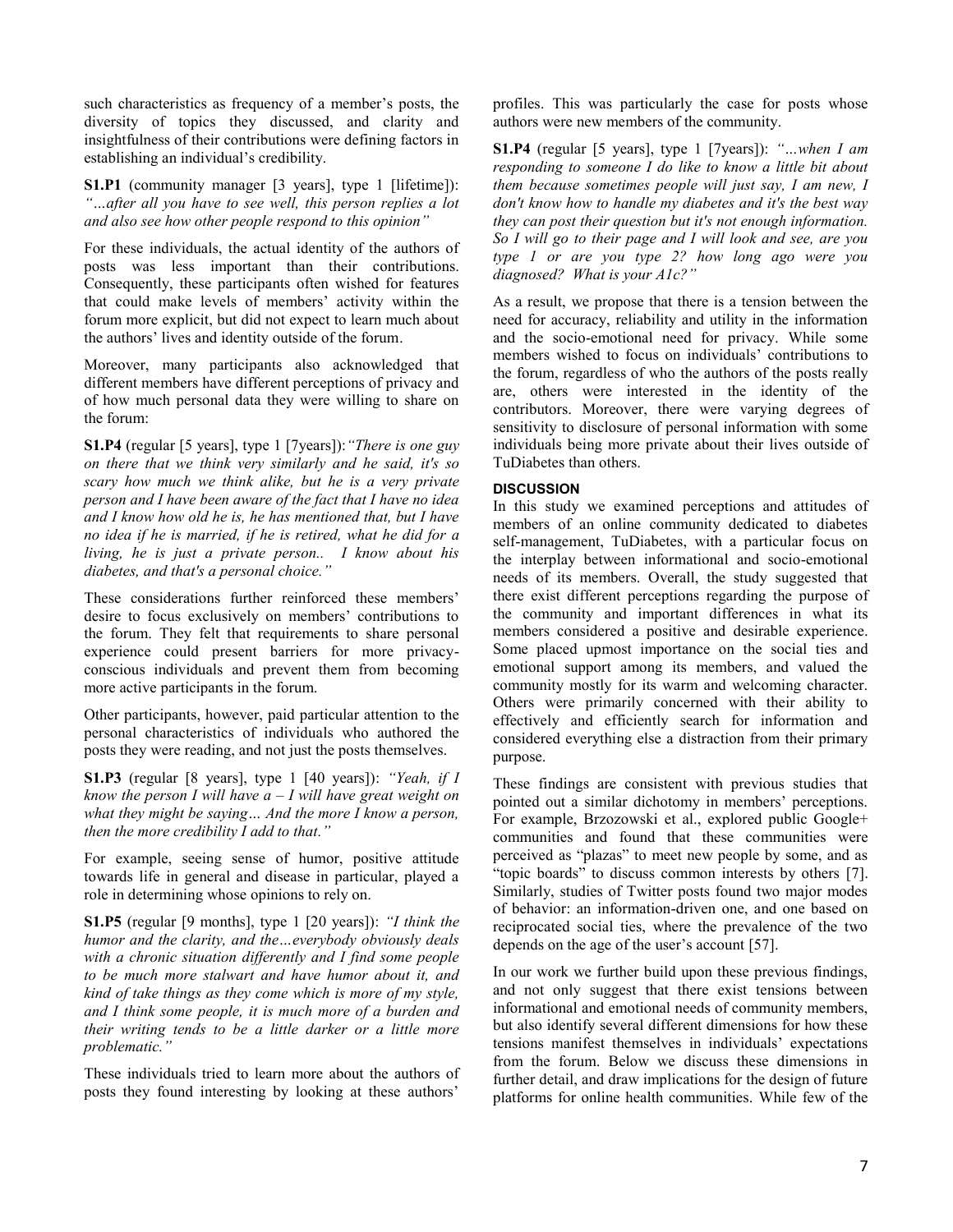studies referenced below specifically focus on OHCs, their findings are consistent with our observations and, as such, are of high relevance for our claims.

# **Staying focused and going off-topic**

The first of the tensions identified in our study focused on the contrast between the desire for focused discussion and free socializing. Given the focus of TuDiabetes, it is not surprising that diabetes and its self-management are the glue that connects the members and keeps the community together. Many participants of our studies placed particular importance on keeping the discussions focused and were less supportive of topics that could increase information overload and, consequently, make finding desired information more challenging. Yet for others, discussions about wine, coffee, and movies were just as valuable as those related to diabetes self-management, because they helped them build social relationships with other members and increase the sense of belonging to the community.

These findings are consistent with previous studies that examined the dichotomy between focused and broad discussion topics and their impact on member engagement. For example, studies of Twitter showed that users who have narrow focus of topics in their early tweets, ultimately attract higher number and more tightly knit followers [78]. On the other hand, Postmes et al. showed that restricting conversations to specific domains makes a community less appealing to people who want to learn more about other members, whereas a policy of encouraging off-topic conversation can undercut identity-based attachment [71]. To overcome this tension, Kraut and Resnick proposed the notion of "going off-topic together"—a situation where something that is normally considered off-topic becomes on-topic, at least temporarily. They suggested that "going off-topic together" can increase both identity based commitment and bonds-based commitment [47]. Moreover, off-topic conversations can help members discover additional common interests and share personal information, thus enhancing interpersonal bonds [47].

In regards to computational solutions for addressing focused and broad discussion, many of them use computational methods that automatically match discussion initiators' needs with the comments provided by others [76,77]. Others distinguish between factual and conversational discussions [33] and detect evolution and semantical distance between topics over time [19,80]. However, few of these solutions provide recommendations as to how to handle conversational and off-topic conversations once they are identified.

# **Homogeneity and Diversity**

The second tension contrasted members' interest in diversity and their desire for homogeneity and belonging to a group. TuDiabetes has a highly diverse international membership with over 30,000 participants from all over the world who have diverse experiences and knowledge in regards to diabetes and its self-management. Many of its members considered this diversity to be one of the forum's most valuable assets. Yet others felt overwhelmed by the multiplicity of opinions and felt the need to find a smaller group of members they could identify with. As these participants pointed out, it is human nature to trust those whose perspectives and life experiences are similar to one's own, and to be suspicious of opinions of strangers.

Previous research depicts the positive and negative sides of both perspectives. For example, past studies identified correlations between profile similarity, shared interests and trust [29]. However, restricting one's interactions to a small circle of similar friends may introduce bias in interpretation of the information and distort true credibility [79], prevent users from exposure to diversity in perspectives [62] and opinions that can have important benefits like triangulation for validity, power of cooperation [63] and lateral thinking which is known to contribute to creativity in problem solving [65]. Additionally, this approach of recommending similar users may further reinforce existing cliques and lead to new members feeling excluded and disenfranchised. Moreover, while it may promote development of strong ties between few members, it may prevent development of weak ties among larger groups that could be instrumental to dissemination of novel approaches to self-management of diabetes. Granovert suggested that social networks with weak ties among individuals who share fewer common characteristics are more conducive to diffusion of information than more homogeneous groups with stronger ties among their members [30]. Many participants in our study were aware of the importance of diversity of opinions in exposing one to new ideas and original approaches to the management of diabetes.

In regards to the computational solutions explored thus far, many of them focused on helping members of online communities to connect with others based on shared interests. Researchers worked on subdividing a larger community into clusters of participants who are similar to each other [34], discovering social circles in ego-networks [55] and predicting the strength of social ties [27]. Topic modeling techniques were used to identify the important themes in a discussion [9,44], and automatic methods for detecting opinion leaders [6] and comparing opinions [50] were developed. In addition, many mechanisms have been proposed for helping people stay connected with those they interacted with in the past, or with similarity in profiles, interests, and social proximity [13]. These are particularly common in social networks like Twitter for example [32], but are also present in OHCs, where PateintsLikeMe members can locate others with similar circumstances and with shared medical experiences based on manually entered detailed profiles [24]. Going one step further, researchers automatically extracted person-generated health data from posts and reconstructed profiles for peer mentor matching along three dimensions: health interests, language style and demographics [36].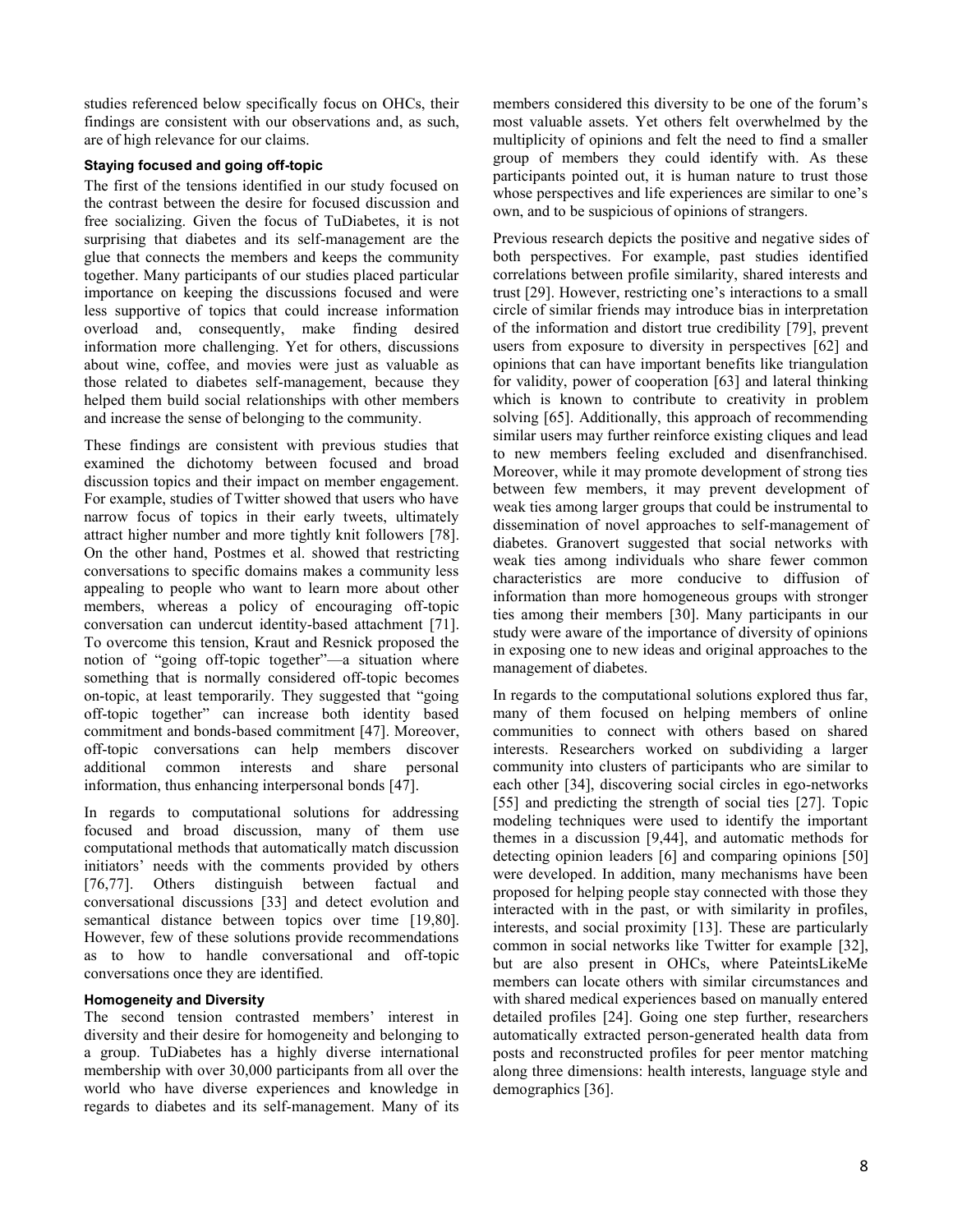Once again, while these proposed approaches provide novel solutions to the question of connecting members based on similarity and shared interests, it is not clear what impact they would have on promoting diversity of opinions, and promoting weak ties that can greatly enhance dissemination of information within the community.

# **Credibility without Undue Influence**

The next tension identified in this study focused on the members' need to establish authority and credibility of information, and their desire for democracy, and for equal footing for all. TuDiabetes is a lively and active community; most of the questions posted by its members are answered within the first day [54]. Moreover, many questions receive a great variety of answers that may reflect deep differences in opinions among members. As a result, the participants of the studies who prioritized information needs often wished for an easy way to identify credible posts that came from trusted and authoritative members. Given that many members come to TuDiabetes to ask for advice on critical issues related to diabetes selfmanagement, distinguishing between trusted sources and unsupported opinions was important. For some participants, a member's past contributions to the forum, their quality and whether others found these contributions useful were among the most important questions [68]. This information was often used to gauge credibility and trustworthiness of this member's future contributions. In addition, these individuals often wished for a better ability to see members' aggregate contributions to understand their views and opinions. However, other participants were highly skeptical of introducing any explicit cues as to the credibility and trustworthiness of members, because of their potential to give these members a higher degree of influence in the community. For example, they feared it may enable strongwilled and opinionated individuals to establish dominance within the community, and to help them "grow antlers", in the words of one of our participants.

These findings are consistent with previous research on the impact of competence on social influence, which showed that individuals perceived as more competent have a higher influence on judgment of others [21]. However, these authors were also concerned that creating highly competitive environment may inhibit less knowledgeable, experienced and vocal members from participating.

There exist emerging computational solutions relevant to this problem. For example, previous work proposed methods for computationally identifying credible posts [56], finding authorities [45] and experts [16,17] and estimating trust among members [29]. Yet, few previous studies examined the impact of these approaches on the power dynamics within the communities and on inclusion of novices.

# **Providing Context While Respecting Privacy**

The final tension identified in this study focused on the members' desire to contextualize information

experiences and identity of its authors, and their need to maintain privacy. As is typical for many online communities, most members of TuDiabetes know each other only through the forum; few have any personal encounters in the real world, or communicated outside of the community. In these circumstances, the impressions members form of each other are mostly based on the information available within the forum [16,17,35]. For some participants, and similar to findings of other studies [35], additional information on contributors' life circumstances, specific diagnosis and disease trajectory, and other aspects of their lives that could show them the person behind the posts was of great importance. It could help them to build a closer relationship with the person, and construct more reliable and meaningful discussions around their questions and challenges. These participants wished for richer profiles that complement and expand what was manually entered in the members' profiles [35], which could include personal stories, photographs, and information on their disease history. Yet these desires were sometimes met with skepticism due to different attitudes in regards to privacy issues; while some were comfortable disclosing intimate personal details, others remained guarded about their life outside of TuDiabetes.

Both of these sides of the argument have their support in existing literature. For example, previous research argued that context is crucial in a quest for health-related information, for example when building a query [15] or asking a question [82]. Others suggested that search results should be personalized based on a user's medical history [15]. Other solutions in this area proposed incorporating searchable profiles that reflect an individual's treatments, side effects, lifestyle information, strength of social ties and their social roles, as well as type and level of health-related knowledge [16]. However, all types of information are not universally treated. A study showed that there is more willingness to share clinical information than other forms of demographic and daily life information [25] and that sharing is highly context-dependent on what type of information is shared, to whom, and for which purpose [60]. On the other hand, there is a body of research that promotes awareness of the potential harms due to the disclosure of personal information [4] and advocates the importance of privacy [23,75].

Existing solutions in this space focus around user modeling [83] for content recommendation in Twitter [1] and learning users interests from Facebook profiles and activities [5], formulating aggregated and multi-domain user profiles [61] extracting patients' personal information from the social web [23,51] and several categories of health interests: health problems, treatments, diagnostics and tests, and provider care [36]. A recent study in PatientsLikeMe showed that when such detailed profiles are made available for social use, they are often utilized for constructive purposes: asking advice of a user with a particular experience, offering advice to a user with a specific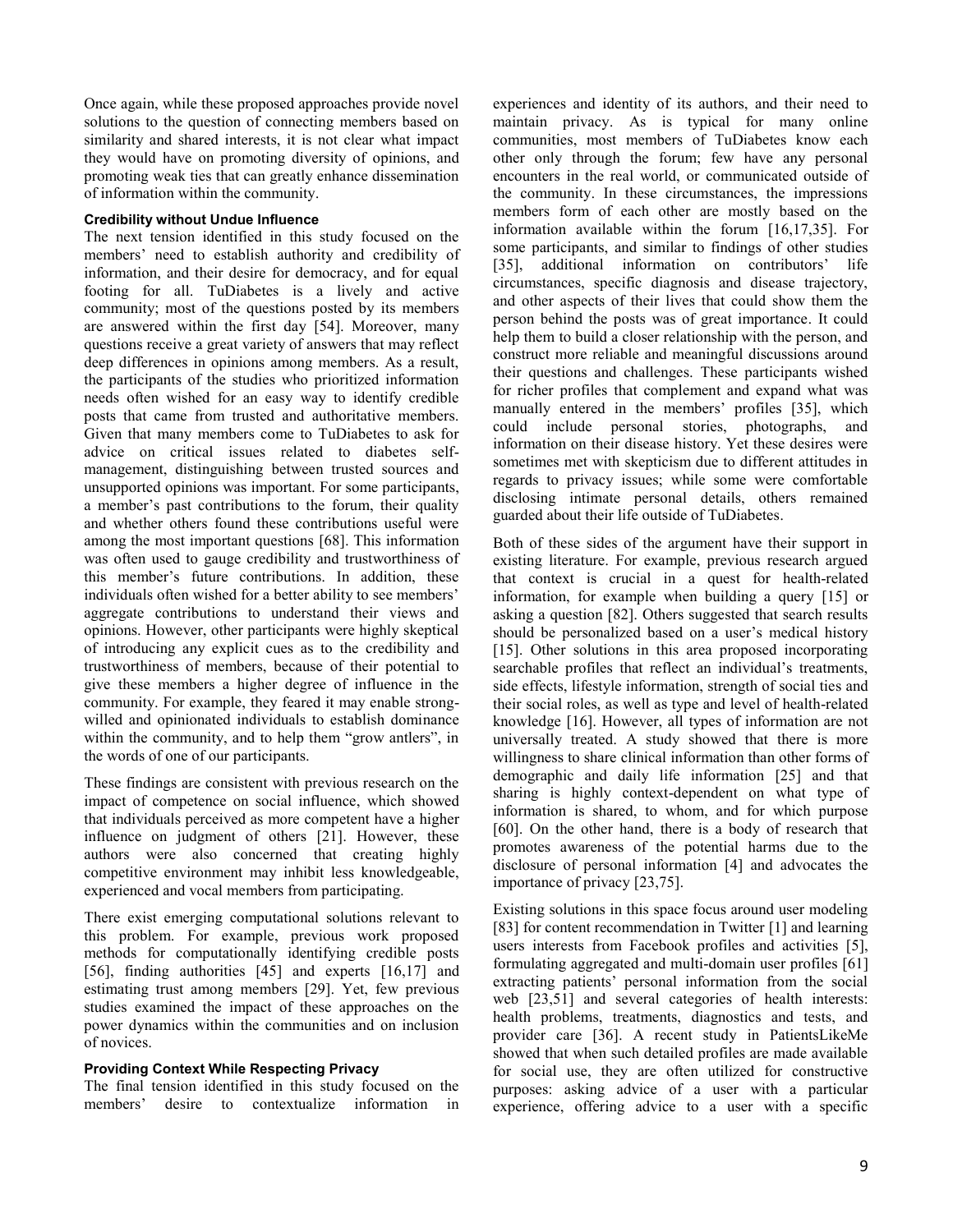symptom or health problem, and fostering relationships based on shared attributes [24]. However, the implications of these new capabilities on the discourse and dynamics within the communities still remains poorly understood.

# **Designing for Balance: Urban Life of Online Health Communities**

Given the seemingly irreconcilable nature of the tensions identified in this study, the question remains as to whether and how these tensions can be addressed in the design of new platforms for online health communities? While the review of the solutions provided in this paper is far from comprehensive, it suggests that new solutions increasingly favor informational needs and focus on optimizing effective and efficient access to information. From using novel topic modeling methods to flag "off-topic" discussions, to using computational methods to identify clusters of individuals based on shared interests, to automatically detecting trustworthiness of individual members, to automatically reconstructing individuals' profiles, these solutions can indeed address the challenge of information overload and make it easier to navigate the richness and complexity of the modern discussion forums.

However, these solutions may also lead to unintended consequences. In a way, the tensions identified in this study carry a resemblance with a long-standing argument in regards to the interplay between efficiency and community building in urban planning. In her book "The Death and Life of Great American Cities" Jane Jacobs [41] identified segregation of function and disproportional focus on purpose and efficiency as one of the root causes of the decline of urban life in the United States. Jacobs suggested that the desire for clean organization of neighborhoods by their purpose created cities that included residential quarters, business districts, and commercial zones, each with their dedicated purpose. However, such cities lacked places where people of different walks of life could mingle, socialize, and build a community. As a result, this segregation led to a degree of sterilization of urban life and to a large degree destroyed its vibrant spirit. Conversely, neighborhoods that managed to preserve a synergistic and at times chaotic mix of commerce, business, and residential life, maintained their resilience and community spirit even in the face of economic hardships. Jacobs describes the struggle between community activists in New York City (herself included) to prevent construction of a four-lane highway (a functional unit) through Washington Square Park (a social interaction unit), the cultural heart of progressive New York that gathered artists, musicians, activists, and protesters [86]. As a result of this movement the highway plans were abandoned; moreover the park was closed for all traffic, which helped preserve the vibrant Greenwich Village neighborhood.

The analogy with urban planning and Jacobs' characterization of urban life has several implications for the design of future online health forums. We envision that these platforms build upon the new technical innovation in automated text analysis and information retrieval, while at the same time promoting social engagement among community members. First, the analogy points to potential pitfalls of enabling customizable experiences for different individuals based on their identified needs and preferences. Given the differences in opinions between community members, customization may seem an attractive, if not inevitable option. However, while customization can meet individuals' needs in the short term, over time it may potentially lead to a growing disconnect between community members and reduced sense of common ground between them. If each person experienced a city in their own unique way, they would have fewer opportunities for community building. We envision that future platforms for OHCs can help their members meet their individual needs while at the same time reinforcing shared experiences. For example, they can further enhance members' ability to create and maintain personalized content collections by subscribing to particular authors or threads or by automatically detecting content of interest, while at the same time enabling easy traversing between the selected content and discussion threads it originated from.

Second, it advises against going too far in promoting efficiency in satisfying information needs at the expense of social interactions. For example, if a search engine focused only on informational needs of an individual and efficiently retrieved information that matches those needs, it may discourage this individual from posting to the forum and thus contributing to social interactions within it. Overtime, this may reduce the amount of new searchable content available to others. And while browsing through multiple discussions within a forum may seem inefficient, it could nonetheless expose an individual to unexpected perceptions and highlight the multitude of opinions. Moreover, if search results are presented in a way that disconnects them from the informational and social context in which they were created, it may have a negative impact on the individual's ability to fully understand the topic, and also to prevent them from contributing their own perspectives. Instead, we suggest that future platforms further reinforce the connection between the content and its authors and the social setting in which it was created and uses every information request as an opportunity to promote social interaction among members. Moreover, we suggest that these forums focus not only on addressing individuals' immediate informational needs, but also create opportunities for their members to be exposed to the breadth of perspectives within the community.

Finally, it suggests the need to complement research on optimizing information seeking in the online communities with research on new technical solutions to promoting social interactions and engagement. While many previous studies suggested the importance of community building for the survival of online communities, typically, such efforts fall into human domain. For example, a recent study of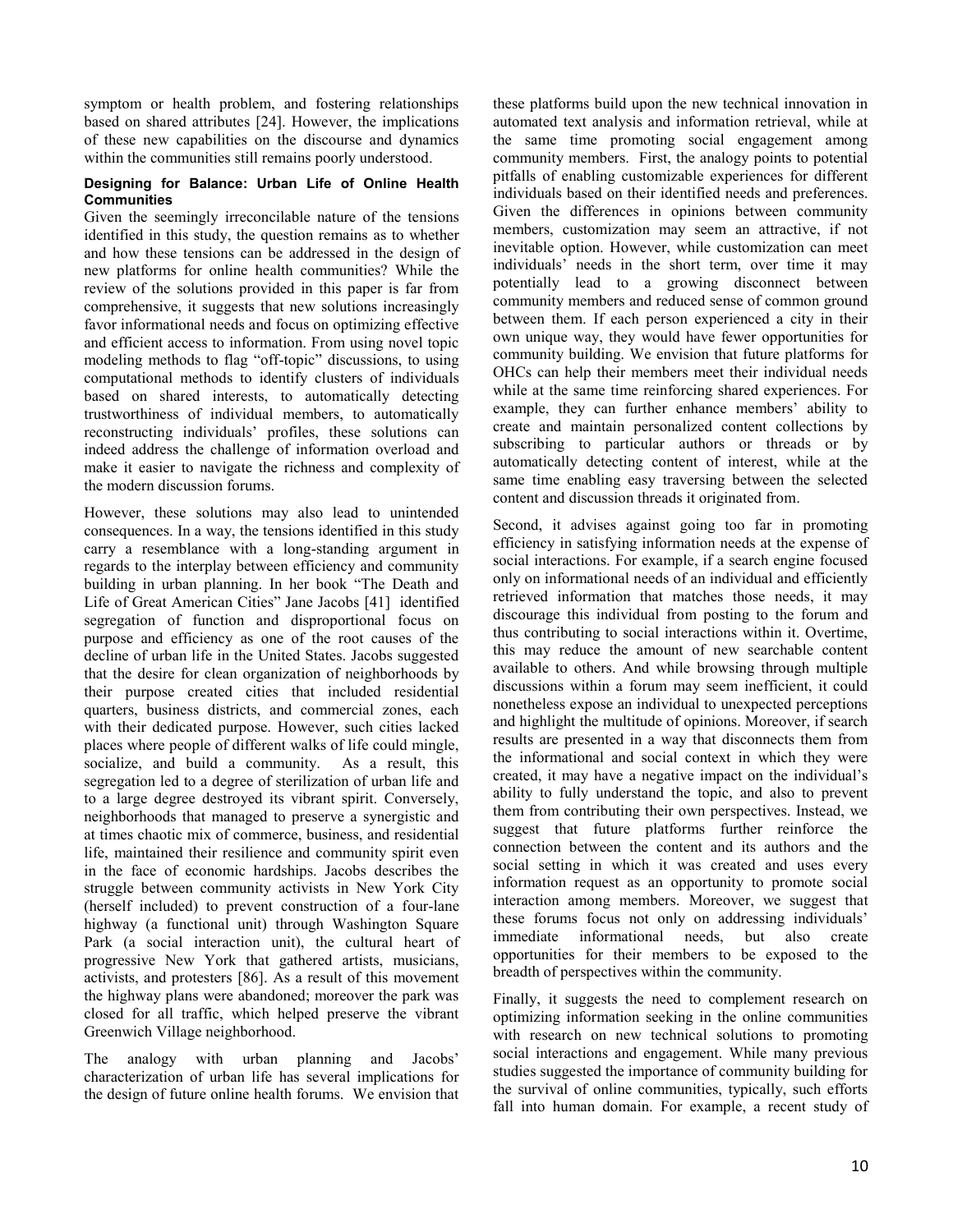StackOverflow highlighted the active role of this forum's founders in energizing the community, attracting new members, and maintaining its active functioning [53]. Similarly, in TuDiabetes, forum's founders and moderators work tirelessly on organizing new community-building activities. Yet computational solutions to promote and enhance these efforts are limited. We propose that new computational methods could be used to not only facilitate access to information, but also to monitor wellbeing and pulse of the community and for creating new opportunities for members to engage and socialize. For example, such increasingly popular methods as sentiment analysis could be used to detect emerging negative attitudes within a community towards a subject or between members, or identify members in distress and help community organizers and moderators better focus their efforts. However, all the design recommendations mentioned here need to be further examined and evaluated on their actual impact on the social dynamics within online health communities.

Taken together, the findings presented here paint a complex picture of highly divergent priorities and expectations expressed by different members of TuDiabetes, particularly in regards to whether they prioritized information needs as opposed to valuing an ability to socialize and build a community. These different priorities are not mutually exclusive but form complex intertwined relationships and have impact on each other in often unexpected ways. While perhaps not surprising, these findings highlight how challenging it is to strike the right balance between these competing priorities, and how easy it is to disrupt the social fabric of the community by favoring one set of needs over the other with focused technical solutions.

This research focused specifically on online health communities and examined forces that may contribute to their longevity or inadvertently disrupt them. The question remains, however, to what degree the phenomena uncovered in our study apply specifically to communities that focus on health and wellness, and to what degree they generalize to other online communities and social media platforms. In our previous work we examined an online question and answer forum for software developers, Stack Overflow, and found that these communities have somewhat different set of values and priorities [53]. For a professionally-oriented community that focuses on efficiency in finding the right information, features that promoted competition and rewarded expertise were highly successful and beneficial to the growth of the community's popularity. This suggests that different communities of practice may have different sets of values and priorities that may require different sets of features to reflect these values.

This study has a number of limitations. Most importantly, it only included a small fraction of members of TuDiabetes and as such may not generalize to all members. In addition, it relied on a convenience sample of volunteers who in their majority overrepresented experienced members of the community. As such, these findings may underrepresent the experiences and perceptions of new members and are not sensitive to possible differences in opinions among them and the more experienced members.

# **CONCLUSION**

In this paper we conducted a secondary qualitative analysis of interviews with members of the TuDiabetes community to understand the role of interpersonal relationship among members and their perceptions of others in their appraisal and use of information within the forum. The study highlighted a number of tensions in members' expectations and priorities in regards to their experience with the community that have important implications for the design of social computing platforms that support OHCs. We propose that these tensions arise due to the different priorities in regards to members' information needs and their need to socialize and build a welcoming and nurturing community. As many pointed out before us, online health communities are complex social places with intricate social dynamics that can have a high impact on members' sense of belonging and on the overall wellbeing of the community. *It is important that the efforts to promote effective and efficient information retrieval do not disrupt the existing social connections and dynamics and serve to not only improve information seeking but to help members have richer and more fulfilling overall experiences*.

#### **ACKNOWLEDGEMENTS**

This work was funded in part by the National Science Foundation grant #1422381. We are grateful to Emily Coles and all members of TuDiabetes community who took part in this study.

#### **REFERENCES**

1. Fabian Abel, Qi Gao, Geert-Jan Houben, and Ke Tao. 2011. Analyzing User Modeling on Twitter for Personalized News Recommendations. In *Proceedings of the 19th International Conference on User Modeling, Adaption, and Personalization* (UMAP'11),  $1 - 12$ 

http://dl.acm.org/citation.cfm?id=2021855.2021857

- 2. Sofia Angeletou, Matthew Rowe, and Harith Alani. 2011. Modelling and Analysis of User Behaviour in Online Communities. In *The Semantic Web – ISWC 2011*, Lora Aroyo, Chris Welty, Harith Alani, Jamie Taylor, Abraham Bernstein, Lalana Kagal, Natasha Noy and Eva Blomqvist (eds.). Springer Berlin Heidelberg, 35–50. http://link.springer.com/chapter/10.1007/978-3-642- 25073-6\_3
- 3. Annie T. Chen and Laura Sheble. 2013. Topic Modeling and Network Visualization to Explore Patient Experiences. In *Visual Analytics in Healthcare Workshop 2013*. https://doi.org/10.13140/2.1.4268.4481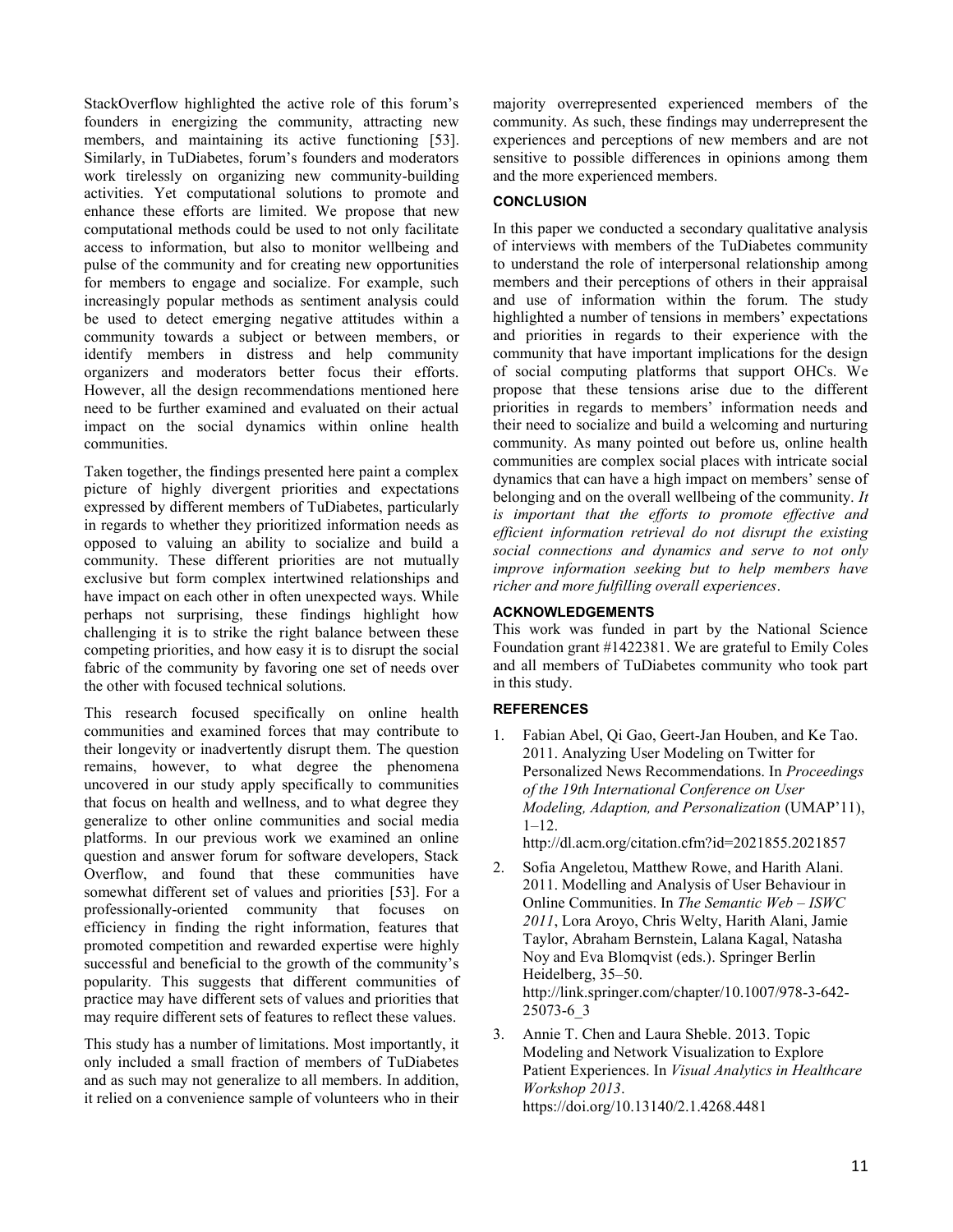- 4. Marco Balduzzi, Christian Platzer, Thorsten Holz, Engin Kirda, Davide Balzarotti, and Christopher Kruegel. 2010. Abusing Social Networks for Automated User Profiling. In *Proceedings of the 13th International Conference on Recent Advances in Intrusion Detection* (RAID'10), 422–441. http://dl.acm.org/citation.cfm?id=1894166.1894195
- 5. Preeti Bhargava, Oliver Brdiczka, and Michael Roberts. 2015. Unsupervised Modeling of Users' Interests from Their Facebook Profiles and Activities. In *Proceedings of the 20th International Conference on Intelligent User Interfaces* (IUI '15), 191–201. https://doi.org/10.1145/2678025.2701365
- 6. Freimut Bodendorf and Carolin Kaiser. 2009. Detecting Opinion Leaders and Trends in Online Social Networks. In *Proceedings of the 2Nd ACM Workshop on Social Web Search and Mining* (SWSM '09), 65–68. https://doi.org/10.1145/1651437.1651448
- 7. Michael J. Brzozowski, Phil Adams, and Ed H. Chi. 2015. Google+ Communities As Plazas and Topic Boards. In *Proceedings of the 33rd Annual ACM Conference on Human Factors in Computing Systems* (CHI '15), 3779–3788. https://doi.org/10.1145/2702123.2702600
- 8. Brian Butler, Lee Sproull, Sara Kiesler, and Robert Kraut. 2007. Community Effort in Online Groups: Who Does the Work and Why? *Leadership at a Distance: Research in Technologically-Supported Work*: 171–194.
- 9. Jonathan Chang and David M. Blei. 2009. Relational Topic Models for Document Networks. In *Proceedings of the 12th International Conference on Artificial Intelligence and Statistics*.
- 10. Annie T. Chen, Shu-Hong Zhu, and Mike Conway. 2015. What Online Communities Can Tell Us About Electronic Cigarettes and Hookah Use: A Study Using Text Mining and Visualization Techniques. *Journal of Medical Internet Research* 17, 9: e220. https://doi.org/10.2196/jmir.4517
- 11. Annie T. Chen. 2012. Information and Emotion in Online Health-Related Discussions: Visualizing Connections and Causal Chains. In *Medicine 2.0 2012*.
- 12. Annie Chen. 2013. Patient Experience in Online Support Forums: Modeling Interpersonal Interactions and Medication Use. *51st Annual Meeting of the Association for Computational Linguistics Proceedings of the Student Research Workshop*: 16– 22.
- 13. Jilin Chen, Werner Geyer, Casey Dugan, Michael Muller, and Ido Guy. 2009. Make New Friends, but Keep the Old: Recommending People on Social Networking Sites. In *Proceedings of the SIGCHI Conference on Human Factors in Computing Systems*

(CHI '09), 201–210. https://doi.org/10.1145/1518701.1518735

- 14. Taridzo Chomutare, Eirik Arsand, Luis Fernandez-Luque, J. Lauritzen, and Gunnar Hartvigsen. 2013. Inferring community structure in healthcare forums. An empirical study. *Methods of Information in Medicine* 52, 2: 160–167. https://doi.org/10.3414/ME12-02-0003
- 15. Munmun De Choudhury, Meredith Ringel Morris, and Ryen W. White. 2014. Seeking and Sharing Health Information Online: Comparing Search Engines and Social Media. In *Proceedings of the SIGCHI Conference on Human Factors in Computing Systems* (CHI '14), 1365–1376. https://doi.org/10.1145/2556288.2557214
- 16. Andrea Civan, David W. McDonald, Kenton T. Unruh, and Wanda Pratt. 2009. Locating Patient Expertise in Everyday Life. In *Proceedings of the ACM 2009 International Conference on Supporting Group Work* (GROUP '09), 291–300. https://doi.org/10.1145/1531674.1531718
- 17. Andrea Civan-Hartzler, David W. McDonald, Chris Powell, Meredith M. Skeels, Marlee Mukai, and Wanda Pratt. 2010. Bringing the Field into Focus: User-centered Design of a Patient Expertise Locator. In *Proceedings of the SIGCHI Conference on Human Factors in Computing Systems* (CHI '10), 1675–1684. https://doi.org/10.1145/1753326.1753577
- 18. Sheldon Cohen. 2004. Social Relationships and Health. *American Psychologist* 59, 8: 676–684. https://doi.org/10.1037/0003-066X.59.8.676
- 19. Weiwei Cui, Shixia Liu, Li Tan, Conglei Shi, Yangqiu Song, Zekai Gao, Huamin Qu, and Xin Tong. 2011. TextFlow: Towards Better Understanding of Evolving Topics in Text. *IEEE Transactions on Visualization and Computer Graphics* 17, 12: 2412–2421. https://doi.org/10.1109/TVCG.2011.239
- 20. Kushal Dave, Martin Wattenberg, and Michael Muller. 2004. Flash Forums and forumReader: Navigating a New Kind of Large-scale Online Discussion. In *Proceedings of the 2004 ACM Conference on Computer Supported Cooperative Work* (CSCW '04), 232–241. https://doi.org/10.1145/1031607.1031644
- 21. M. Deutsch and H. B. Gerard. 1955. A study of normative and informational social influences upon individual judgement. *Journal of Abnormal Psychology* 51, 3: 629–636.
- 22. Kathleen T. Durant, Alexa T. McCray, and Charles Safran. 2010. Modeling the Temporal Evolution of an Online Cancer Forum. In *Proceedings of the 1st ACM International Health Informatics Symposium* (IHI '10), 356–365. https://doi.org/10.1145/1882992.1883042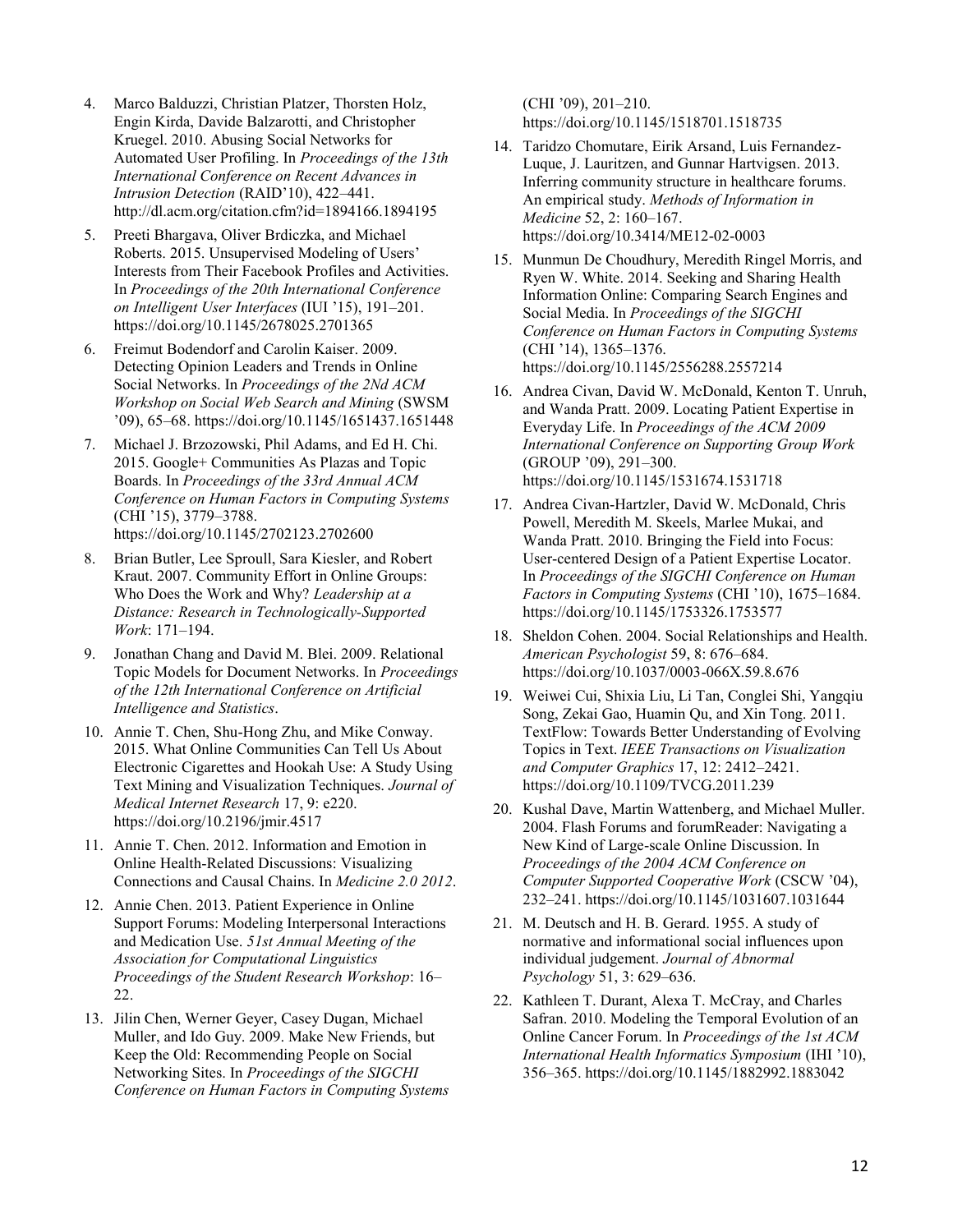- 23. Luis Fernandez-Luque, Randi Karlsen, and Jason Bonander. 2011. Review of extracting information from the Social Web for health personalization. *Journal of Medical Internet Research* 13, 1: e15. https://doi.org/10.2196/jmir.1432
- 24. Jeana H Frost and Michael P Massagli. 2008. Social Uses of Personal Health Information Within PatientsLikeMe, an Online Patient Community: What Can Happen When Patients Have Access to One Another's Data. *Journal of Medical Internet Research* 10, 3: e15. https://doi.org/10.2196/jmir.1053
- 25. Jeana Frost, Ivar E Vermeulen, and Nienke Beekers. 2014. Anonymity Versus Privacy: Selective Information Sharing in Online Cancer Communities. *Journal of Medical Internet Research* 16, 5. https://doi.org/10.2196/jmir.2684
- 26. Gayatree Ganu and Amélie Marian. 2013. One Size Does Not Fit All: Multi-granularity Search of Web Forums. In *Proceedings of the 22Nd ACM International Conference on Conference on Information & Knowledge Management* (CIKM '13), 9–18. https://doi.org/10.1145/2505515.2505745
- 27. Eric Gilbert and Karrie Karahalios. 2009. Predicting Tie Strength with Social Media. In *Proceedings of the SIGCHI Conference on Human Factors in Computing Systems* (CHI '09), 211–220. https://doi.org/10.1145/1518701.1518736
- 28. Jennifer Ann Golbeck. 2005. Computing and Applying Trust in Web-based Social Networks. University of Maryland at College Park, College Park, MD, USA.
- 29. Jennifer Golbeck. 2009. Trust and Nuanced Profile Similarity in Online Social Networks. *ACM Trans. Web* 3, 4: 12:1–12:33. https://doi.org/10.1145/1594173.1594174
- 30. Mark S. Granovetter. 1973. The Strength Of Weak Ties. *American Journal of Sociology* 78, 6: 1360– 1380. https://doi.org/10.1086/225469
- 31. Frances Griffiths, Jonathan Cave, Felicity Boardman, Justin Ren, Teresa Pawlikowska, Robin Ball, Aileen Clarke, and Alan Cohen. 2012. Social networks--the future for health care delivery. *Social Science & Medicine (1982)* 75, 12: 2233–2241. https://doi.org/10.1016/j.socscimed.2012.08.023
- 32. John Hannon, Mike Bennett, and Barry Smyth. 2010. Recommending Twitter Users to Follow Using Content and Collaborative Filtering Approaches. In *Proceedings of the Fourth ACM Conference on Recommender Systems* (RecSys '10), 199–206. https://doi.org/10.1145/1864708.1864746
- 33. F. Maxwell Harper, Daniel Moy, and Joseph A. Konstan. 2009. Facts or Friends?: Distinguishing Informational and Conversational Questions in Social Q&A Sites. In *Proceedings of the SIGCHI Conference*

*on Human Factors in Computing Systems* (CHI '09), 759–768. https://doi.org/10.1145/1518701.1518819

- 34. F. Maxwell Harper, Shilad Sen, and Dan Frankowski. 2007. Supporting Social Recommendations with Activity-balanced Clustering. In *Proceedings of the 2007 ACM Conference on Recommender Systems* (RecSys '07), 165–168. https://doi.org/10.1145/1297231.1297262
- 35. Andrea L. Hartzler, David W. McDonald, Albert Park, Jina Huh, Charles Weaver, and Wanda Pratt. 2014. Evaluating health interest profiles extracted from patient-generated data. *AMIA Annual Symposium Proceedings* 2014: 626–635.
- 36. Andrea L. Hartzler, Megan N. Taylor, Albert Park, Troy Griffiths, Uba Backonja, David W. McDonald, Sam Wahbeh, Cory Brown, and Wanda Pratt. 2016. Leveraging cues from person-generated health data for peer matching in online communities. *Journal of the American Medical Informatics Association: JAMIA* 23, 3: 496–507. https://doi.org/10.1093/jamia/ocv175
- 37. E. Hoque and G. Carenini. 2014. ConVis: A Visual Text Analytic System for Exploring Blog Conversations. *Computer Graphics Forum* 33, 3: 221– 230. https://doi.org/10.1111/cgf.12378
- 38. Jina Huh and Mark S. Ackerman. 2012. Collaborative Help in Chronic Disease Management: Supporting Individualized Problems. In *Proceedings of the ACM 2012 Conference on Computer Supported Cooperative Work* (CSCW '12), 853–862. https://doi.org/10.1145/2145204.2145331
- 39. Joshua Introne, Bryan Semaan, and Sean Goggins. 2016. A Sociotechnical Mechanism for Online Support Provision. In *Proceedings of the 2016 CHI Conference on Human Factors in Computing Systems* (CHI '16), 3559–3571. https://doi.org/10.1145/2858036.2858582
- 40. Corey Jackson, Carsten Østerlund, Veronica Maidel, Kevin Crowston, and Gabriel Mugar. 2016. Which Way Did They Go?: Newcomer Movement Through the Zooniverse. In *Proceedings of the 19th ACM Conference on Computer-Supported Cooperative Work & Social Computing* (CSCW '16), 624–635. https://doi.org/10.1145/2818048.2835197
- 41. Jane Jacobs. 1992. *The Death and Life of Great American Cities*. Vintage, New York.
- 42. Leo W. Jeffres, Cheryl C. Bracken, Guowei Jian, and Mary F. Casey. 2009. The Impact of Third Places on Community Quality of Life. *Applied Research in Quality of Life* 4, 4: 333–345. https://doi.org/10.1007/s11482-009-9084-8
- 43. Grace J. Johnson and Paul J. Ambrose. 2006. Neotribes: The Power and Potential of Online Communities in Health Care. *Commun. ACM* 49, 1: 107–113. https://doi.org/10.1145/1107458.1107463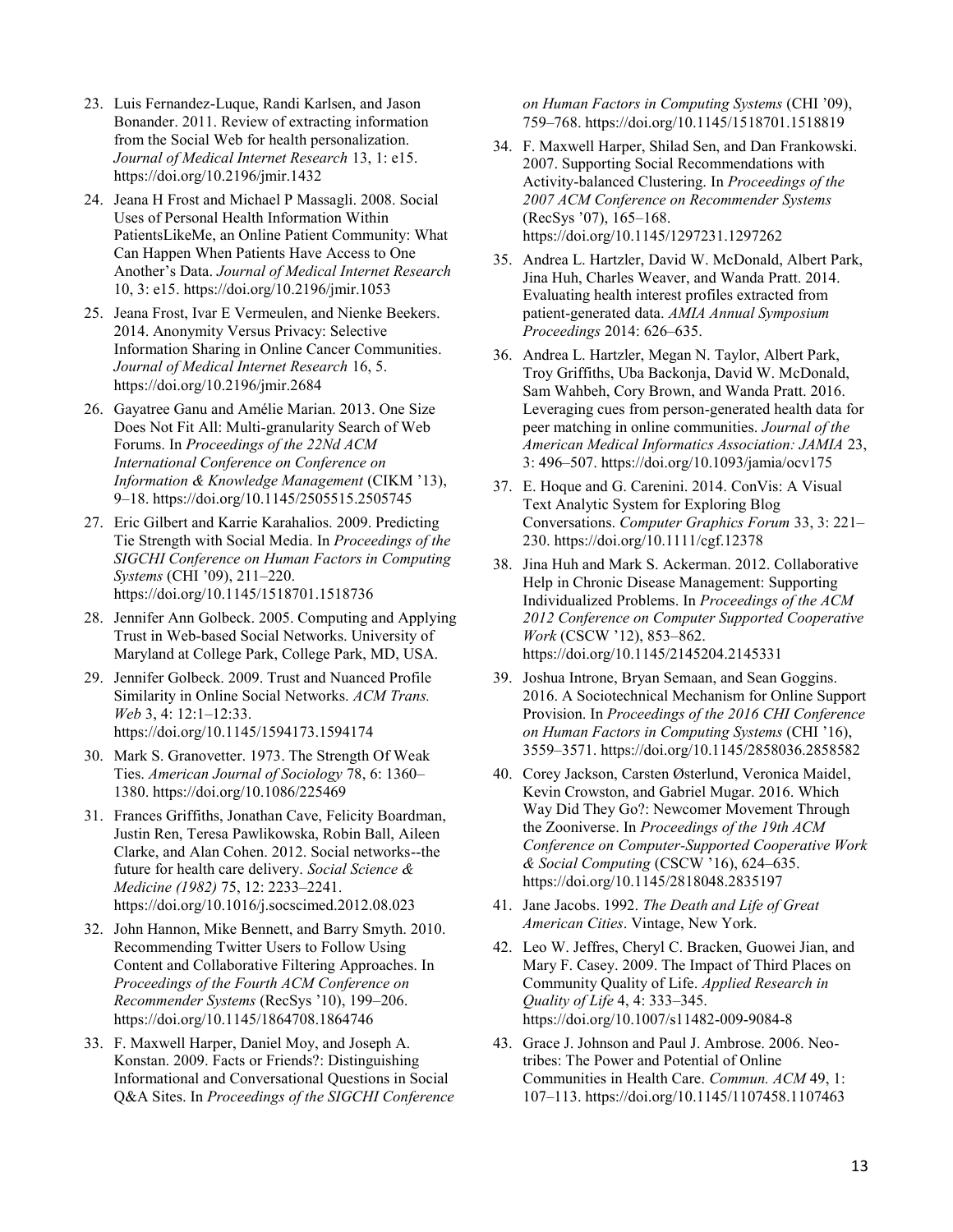- 44. Shafiq Joty, Giuseppe Carenini, and Raymond T. Ng. 2013. Topic Segmentation and Labeling in Asynchronous Conversations. *J. Artif. Int. Res.* 47, 1: 521–573.
- 45. Pawel Jurczyk and Eugene Agichtein. 2007. Discovering Authorities in Question Answer Communities by Using Link Analysis. In *Proceedings of the Sixteenth ACM Conference on Conference on Information and Knowledge Management* (CIKM '07), 919–922. https://doi.org/10.1145/1321440.1321575
- 46. Aniket Kittur, Bongwon Suh, and Ed H. Chi. 2008. Can You Ever Trust a Wiki?: Impacting Perceived Trustworthiness in Wikipedia. In *Proceedings of the 2008 ACM Conference on Computer Supported Cooperative Work* (CSCW '08), 477–480. https://doi.org/10.1145/1460563.1460639
- 47. Robert E. Kraut, Paul Resnick, Sara Kiesler, Moira Burke, Yan Chen, Niki Kittur, Joseph Konstan, Yuqing Ren, and John Riedl. 2012. *Building Successful Online Communities: Evidence-Based Social Design*. The MIT Press, Cambridge, Mass.
- 48. Robert Kraut, Xiaoqing Wang, Brian Butler, Elisabeth Joyce, and Moira Burke. 2010. Beyond information: Developing the relationship between the individual and the group in online communities. *Information Systems Research* 10.
- 49. Bum Chul Kwon, Sung-Hee Kim, Sukwon Lee, Jaegul Choo, Jina Huh, and Ji Soo Yi. 2016. VisOHC: Designing Visual Analytics for Online Health Communities. *IEEE transactions on visualization and computer graphics* 22, 1: 71–80. https://doi.org/10.1109/TVCG.2015.2467555
- 50. Bing Liu, Minqing Hu, and Junsheng Cheng. 2005. Opinion Observer: Analyzing and Comparing Opinions on the Web. In *Proceedings of the 14th International Conference on World Wide Web* (WWW '05), 342–351. https://doi.org/10.1145/1060745.1060797
- 51. Yang Liu, Songhua Xu, Hong-Jun Yoon, and Georgia Tourassi. 2014. Extracting patient demographics and personal medical information from online health forums. *AMIA ... Annual Symposium proceedings / AMIA Symposium. AMIA Symposium* 2014: 1825– 1834.
- 52. Diane Maloney-Krichmar and Jenny Preece. 2005. A Multilevel Analysis of Sociability, Usability, and Community Dynamics in an Online Health Community. *ACM Trans. Comput.-Hum. Interact.* 12, 2: 201–232. https://doi.org/10.1145/1067860.1067864
- 53. Lena Mamykina, Bella Manoim, Manas Mittal, George Hripcsak, and Björn Hartmann. 2011. Design Lessons from the Fastest Q&a Site in the West. In *Proceedings of the SIGCHI Conference on Human Factors in*

*Computing Systems* (CHI '11), 2857–2866. https://doi.org/10.1145/1978942.1979366

- 54. Lena Mamykina, Drashko Nakikj, and Noemie Elhadad. 2015. Collective Sensemaking in Online Health Forums. In *Proceedings of the 33rd Annual ACM Conference on Human Factors in Computing Systems* (CHI '15), 3217–3226. https://doi.org/10.1145/2702123.2702566
- 55. Julian Mcauley and Jure Leskovec. 2014. Discovering Social Circles in Ego Networks. *ACM Trans. Knowl. Discov. Data* 8, 1: 4:1–4:28. https://doi.org/10.1145/2556612
- 56. Subhabrata Mukherjee, Gerhard Weikum, and Cristian Danescu-Niculescu-Mizil. 2014. People on Drugs: Credibility of User Statements in Health Communities. In *Proceedings of the 20th ACM SIGKDD International Conference on Knowledge Discovery and Data Mining* (KDD '14), 65–74. https://doi.org/10.1145/2623330.2623714
- 57. Seth A. Myers, Aneesh Sharma, Pankaj Gupta, and Jimmy Lin. 2014. Information Network or Social Network?: The Structure of the Twitter Follow Graph. In *Proceedings of the 23rd International Conference on World Wide Web* (WWW '14 Companion), 493– 498. https://doi.org/10.1145/2567948.2576939
- 58. Drashko Nakikj and Lena Mamykina. DisVis: Visualizing Discussion Threads in Online Health Communities. In *To appear in the Proceedings of AMIA 2016*.
- 59. Priya Nambisan. 2011. Information seeking and social support in online health communities: impact on patients' perceived empathy. *Journal of the American Medical Informatics Association : JAMIA* 18, 3: 298– 304. https://doi.org/10.1136/amiajnl-2010-000058
- 60. Mark W. Newman, Debra Lauterbach, Sean A. Munson, Paul Resnick, and Margaret E. Morris. 2011. It's Not That I Don'T Have Problems, I'M Just Not Putting Them on Facebook: Challenges and Opportunities in Using Online Social Networks for Health. In *Proceedings of the ACM 2011 Conference on Computer Supported Cooperative Work* (CSCW '11), 341–350. https://doi.org/10.1145/1958824.1958876
- 61. Fabrizio Orlandi, John Breslin, and Alexandre Passant. 2012. Aggregated, Interoperable and Multi-domain User Profiles for the Social Web. In *Proceedings of the 8th International Conference on Semantic Systems* (I-SEMANTICS '12), 41–48. https://doi.org/10.1145/2362499.2362506
- 62. Paolo Parigi and Warner Henson II. 2014. Social Isolation in America. *Annual Review of Sociology* 40, 1: 153–171. https://doi.org/10.1146/annurev-soc-071312-145646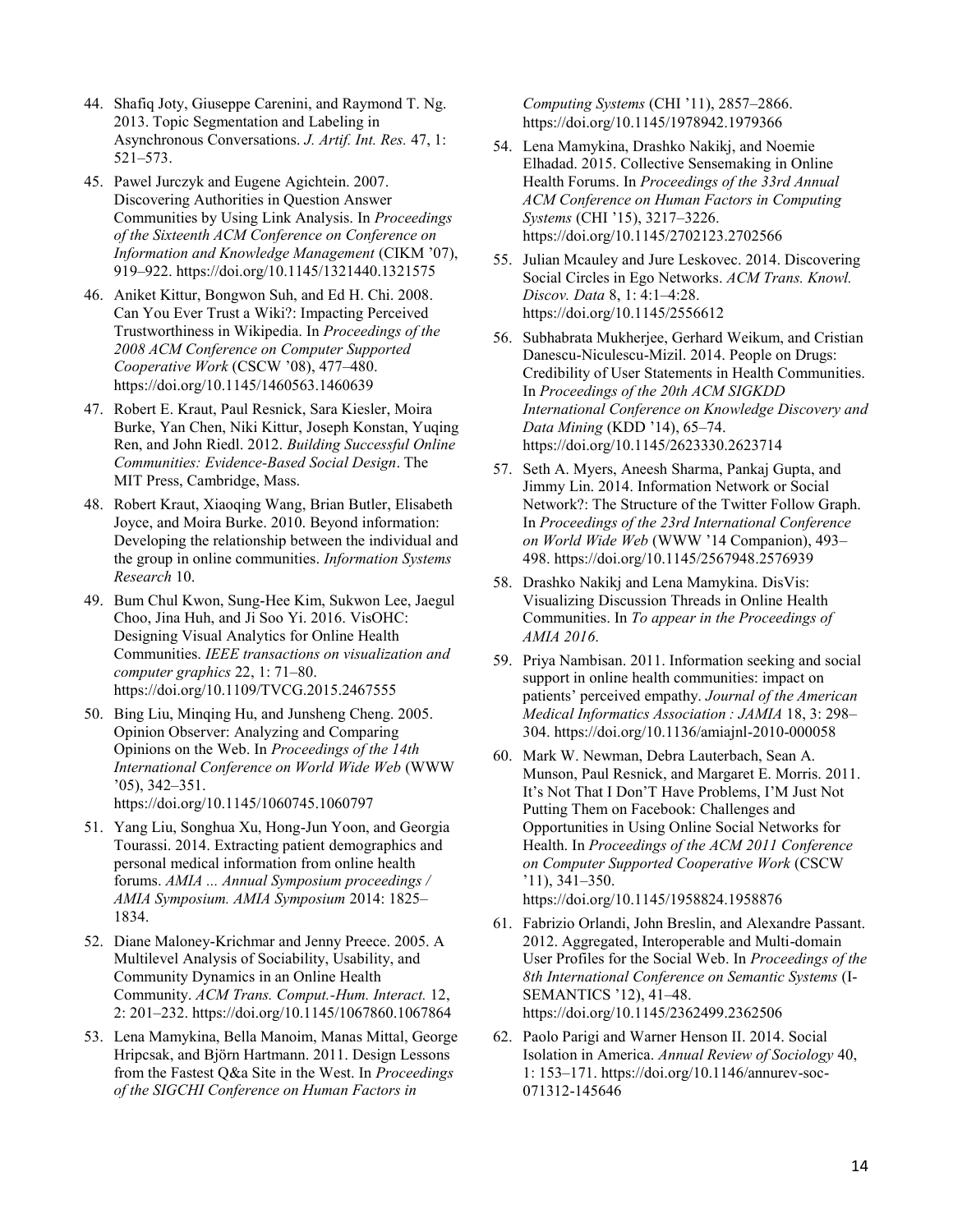- 63. Peter Pirolli. 2009. An Elementary Social Information Foraging Model. In *Proceedings of the SIGCHI Conference on Human Factors in Computing Systems* (CHI '09), 605–614. https://doi.org/10.1145/1518701.1518795
- 64. Yuqing Ren, F. Maxwell Harper, Sara Drenner, Loren Terveen, Sara Kiesler, John Riedl, and Robert E. Kraut. 2012. Building Member Attachment in Online Communities: Applying Theories of Group Identity and Interpersonal Bonds. *MIS Q.* 36, 3: 841–864.
- 65. Tudor Rickards. 1980. Designing for creativity: A state of the art review. *Design Studies* 1, 5: 262–272. https://doi.org/10.1016/0142-694X(80)90059-9
- 66. Catherine Ridings and Molly McLure Wasko. 2010. Online discussion group sustainability: Investigating the interplay between structural dynamics and social dynamics over time. *Journal of the Association for Information Systems* 11, 2. Retrieved from http://aisel.aisnet.org/jais/vol11/iss2/1
- 67. Jangwon Seo, W. Bruce Croft, and David A. Smith. 2011. Online Community Search Using Conversational Structures. *Inf. Retr.* 14, 6: 547–571. https://doi.org/10.1007/s10791-011-9166-8
- 68. N. Sadat Shami, Kate Ehrlich, Geri Gay, and Jeffrey T. Hancock. 2009. Making Sense of Strangers' Expertise from Signals in Digital Artifacts. In *Proceedings of the SIGCHI Conference on Human Factors in Computing Systems* (CHI '09), 69–78. https://doi.org/10.1145/1518701.1518713
- 69. Charles Soukup. 2006. Computer-mediated communication as a virtual third place: building Oldenburg's great good places on the world wide web. *New Media & Society* 8, 3: 421–440. https://doi.org/10.1177/1461444806061953
- 70. Bongwon Suh, Ed H. Chi, Aniket Kittur, and Bryan A. Pendleton. 2008. Lifting the Veil: Improving Accountability and Social Transparency in Wikipedia with Wikidashboard. In *Proceedings of the SIGCHI Conference on Human Factors in Computing Systems* (CHI '08), 1037–1040. https://doi.org/10.1145/1357054.1357214
- 71. Russell Spears Tom Postmes. 2002. Intergroup differentiation in computer-mediated communication: Effects of depersonalization. *Group Dynamics: Theory, Research, and Practice* 6, 1: 3–16. https://doi.org/10.1037/1089-2699.6.1.3
- 72. Cornelia F. van Uden-Kraan, Constance H. C. Drossaert, Erik Taal, Erwin R. Seydel, and Mart A. F. J. van de Laar. 2009. Participation in online patient support groups endorses patients' empowerment. *Patient Education and Counseling* 74, 1: 61–69. https://doi.org/10.1016/j.pec.2008.07.044
- 73. Tatiana A. Vlahovic, Yi-Chia Wang, Robert E. Kraut, and John M. Levine. 2014. Support Matching and Satisfaction in an Online Breast Cancer Support Community. In *Proceedings of the SIGCHI Conference on Human Factors in Computing Systems* (CHI '14), 1625–1634. https://doi.org/10.1145/2556288.2557108
- 74. Xi Wang, Kang Zhao, and Nick Street. 2014. Social Support and User Engagement in Online Health Communities. In *Smart Health*, Xiaolong Zheng, Daniel Zeng, Hsinchun Chen, Yong Zhang, Chunxiao Xing and Daniel B. Neill (eds.). Springer International Publishing, 97–110. http://link.springer.com/chapter/10.1007/978-3-319- 08416-9\_10
- 75. Yang Wang and Alfred Kobsa. 2007. Respecting Users' Individual Privacy Constraints in Web Personalization. In *User Modeling 2007*, Cristina Conati, Kathleen McCoy and Georgios Paliouras (eds.). Springer Berlin Heidelberg, 157–166. http://link.springer.com/chapter/10.1007/978-3-540- 73078-1\_19
- 76. Yi-Chia Wang, Robert E. Kraut, and John M. Levine. 2015. Eliciting and receiving online support: using computer-aided content analysis to examine the dynamics of online social support. *Journal of Medical Internet Research* 17, 4: e99. https://doi.org/10.2196/jmir.3558
- 77. Yi-Chia Wang, Robert Kraut, and John M. Levine. 2012. To Stay or Leave?: The Relationship of Emotional and Informational Support to Commitment in Online Health Support Groups. In *Proceedings of the ACM 2012 Conference on Computer Supported Cooperative Work* (CSCW '12), 833–842. https://doi.org/10.1145/2145204.2145329
- 78. Yi-Chia Wang and Robert Kraut. 2012. Twitter and the Development of an Audience: Those Who Stay on Topic Thrive! In *Proceedings of the SIGCHI Conference on Human Factors in Computing Systems* (CHI '12), 1515–1518. https://doi.org/10.1145/2207676.2208614
- 79. Zuoming Wang, Joseph B. Walther, Suzanne Pingree, and Robert P. Hawkins. 2008. Health Information, Credibility, Homophily, and Influence via the Internet: Web Sites Versus Discussion Groups. *Health Communication* 23, 4: 358–368. https://doi.org/10.1080/10410230802229738
- 80. Furu Wei, Shixia Liu, Yangqiu Song, Shimei Pan, Michelle X. Zhou, Weihong Qian, Lei Shi, Li Tan, and Qiang Zhang. 2010. TIARA: A Visual Exploratory Text Analytic System. In *Proceedings of the 16th ACM SIGKDD International Conference on Knowledge Discovery and Data Mining* (KDD '10), 153–162. https://doi.org/10.1145/1835804.1835827